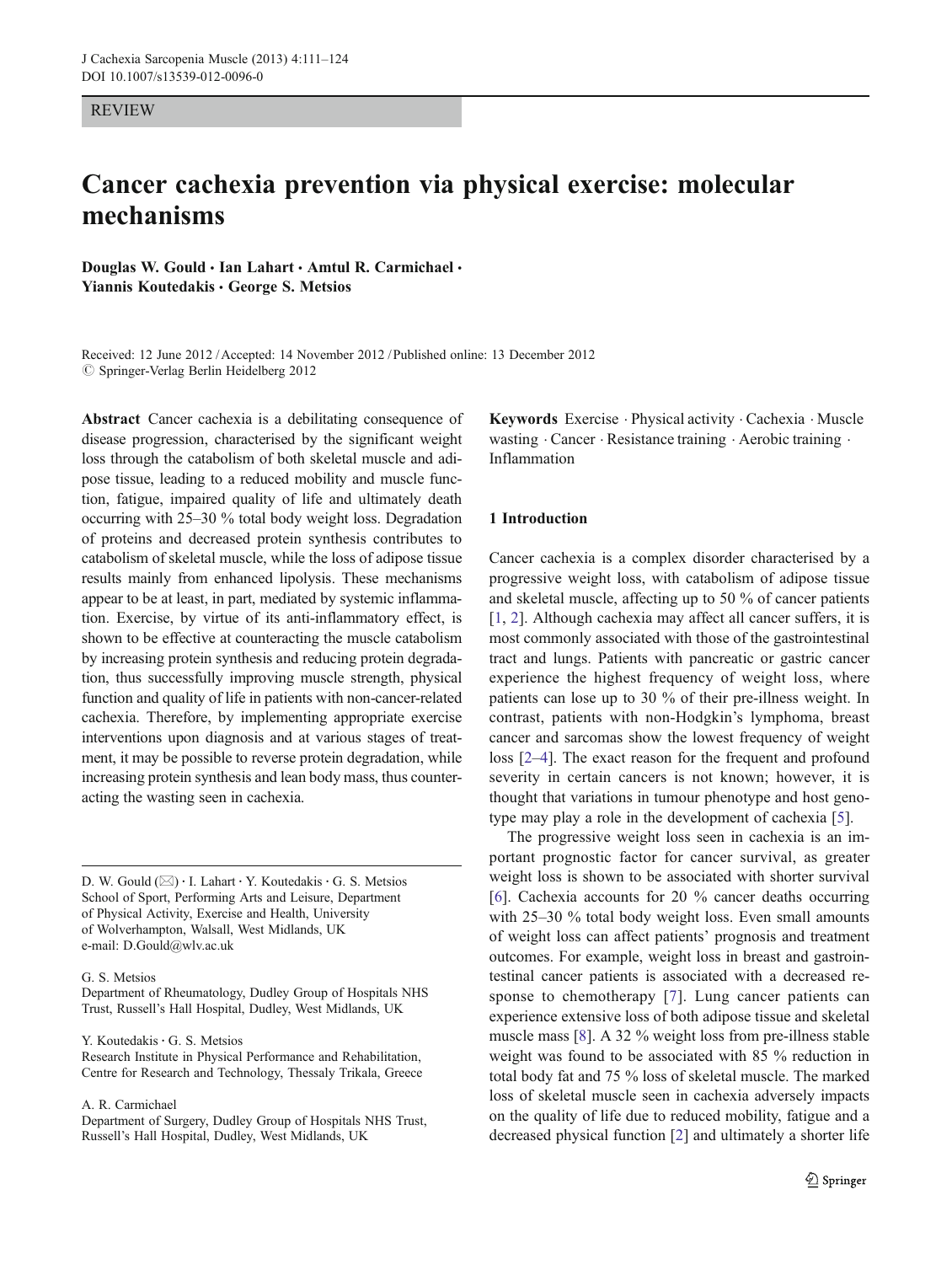span. Loss of respiratory muscle function will lead to death from hypostatic pneumonia, and it is in fact respiratory failure that is responsible for death in 48 % of cancer suffers [[9\]](#page-7-0).

Although cachexia is most commonly associated with terminal stages of cancer, weight loss also commonly occurs in the early stages of the disease, with 17/20 patients with pancreatic cancer displaying a median weight loss of 14.2 % of pre-illness weight at the time of diagnosis resulting in a significantly reduced body mass index [\[8](#page-7-0)]. Studies also suggest that the rate and amount of weight loss are important factors in diagnosis and treatment of cancer, with poorer treatment outcomes being noted in patients with weight loss. This may be attributable to patients experiencing weight loss receiving significantly less chemotherapy and developing greater toxicity to treatment [\[7\]](#page-7-0). Therefore, a case can be made for trying to attenuate or prevent weight loss occurring upon diagnosis and tackling the effects of cachexia in the early stages of disease.

Several molecular mechanisms have been proposed to explain the pathways leading to the progressive muscle wasting seen in cachexia.

### 2 Molecular mechanisms of cancer cachexia

# 2.1 Adipose tissue breakdown

Loss of adipose tissue seen in cachexia is primarily due to an increase in lipolysis, as there is an increased turnover of glycerol and free fatty acids (FFA) in cachectic cancer patients compared with cancer patients with no weight loss or normal subjects [\[2,](#page-7-0) [10\]](#page-7-0). Cancer patients experiencing weight loss have been found to also have elevated levels of lipid mobilising factor (LMF), which is a tumour-induced catabolic factor that acts directly on the adipose tissue with the release of free fatty acids and glycerol [[11,](#page-8-0) [12](#page-8-0)]. LMF binds with high affinity with β3-adrenegic receptor [\[11](#page-8-0)]. It is suggested that βadrenergic activity plays an important role in the regulation of lipolysis, energy expenditure and triglyceride–fatty acid cycling in healthy populations [\[13\]](#page-8-0). In support of this, the administration of specific β-adrenergic receptor blockers and antagonists significantly reduces resting energy expenditure and fat mobilisation, in murine [[11](#page-8-0)] and human studies [[14\]](#page-8-0), suggesting that these effects might, in part, be explained by increased β-adrenergic activity .

In addition, cancer cachexia also leads to an increased production of pro-inflammatory proteins that appear to mediate the wasting process via an increased local and systemic inflammation. [[15\]](#page-8-0).

#### 2.2 Inflammation

Cachexia in humans appears to be associated with elevated levels of pro-inflammatory cytokines, tumour necrosis

factor alpha (TNF-α), interferon-γ (IFN-γ) and interleukins (IL)-1 and IL-6 [[16](#page-8-0)–[18\]](#page-8-0). Being produced by both tumour and host, these pro-inflammatory cytokines have frequently been suggested as possible mediators in cachexia [[4,](#page-7-0) [16,](#page-8-0) [19](#page-8-0)]. These are secreted by macrophages in reaction to infection, cellular damage or production of reactive oxygen species (ROS) and also by the tumour itself.

In addition to the loss of adipose tissue, cachexia also induces changes in lipid composition and structure, with increases in dimensions and alterations to ultrastructure of adipocytes being observed in tumour-bearing rats [[20\]](#page-8-0). Further to this, adipocyte cell size and volume are positively correlated with the production of serum TNF- $\alpha$  [\[21](#page-8-0), [22\]](#page-8-0), a pro-inflammatory cytokine involved in many of the cachetic processes. Further over-expression of pro-inflammatory cytokines may, in turn, act in a synergistic manner, driving mechanisms responsible for the progressive wasting and furthering the cachetic state.

Experimental evidence also implicates  $TNF-\alpha$  in the activation of protein turnover, leading to the loss of skeletal muscle [[23](#page-8-0)–[25](#page-8-0)]. However, in healthy young male subjects, 4 h infusion with recombinant human (rh) TNF- $\alpha$  did not affect skeletal muscle protein turnover [[26\]](#page-8-0). In contrast, infusion with rhIL-6 for 3 h decreased muscle protein turnover by around 50 %, suppressing both synthesis and breakdown in healthy males. Despite that these findings may contradict the commonly held belief that TNF- $\alpha$  is the main mediator of cachexia, they are in accordance with the suggestion that pro-inflammatory cytokines act in a synergistic manner. It may also be plausible that certain human physiological pathways may even change as a result of long-term response, so it is still possible to reconcile these apparently contradictory findings and long-term exposure to excessive TNF- $\alpha$  may induce enhanced catabolism.

In addition to muscle protein breakdown, TNF- $\alpha$  has also been implicated in the stimulation of lipolysis [\[27](#page-8-0)] and the suppression of lipoprotein lipase (LPL). LPL is responsible for the hydrolysis of fatty acids from plasma lipoproteins, which are then transported into the adipocytes for synthesis of triacylglycerols [[28\]](#page-8-0).

Other cytokines have also frequently been implicated in the process of cachexia. Both IL-1 and 6 along with IFN-γ have been shown to inhibit expression of LPL mRNA, similar to TNF- $\alpha$ . Further to this, IL-1 and IFN- $\gamma$  have been shown to directly stimulate lipolysis [[2](#page-7-0)]. IL-6 levels have also been seen to correlate with the development of cachexia, with its neutralizing antibodies attenuating weight loss in cachexia [\[29](#page-8-0)]; similarly, the neutralizing antibodies of IFN- $\gamma$  have the ability to slow weight loss. However, no significant relationship between levels and weight loss have been observed in cachectic cancer patients [\[30\]](#page-8-0).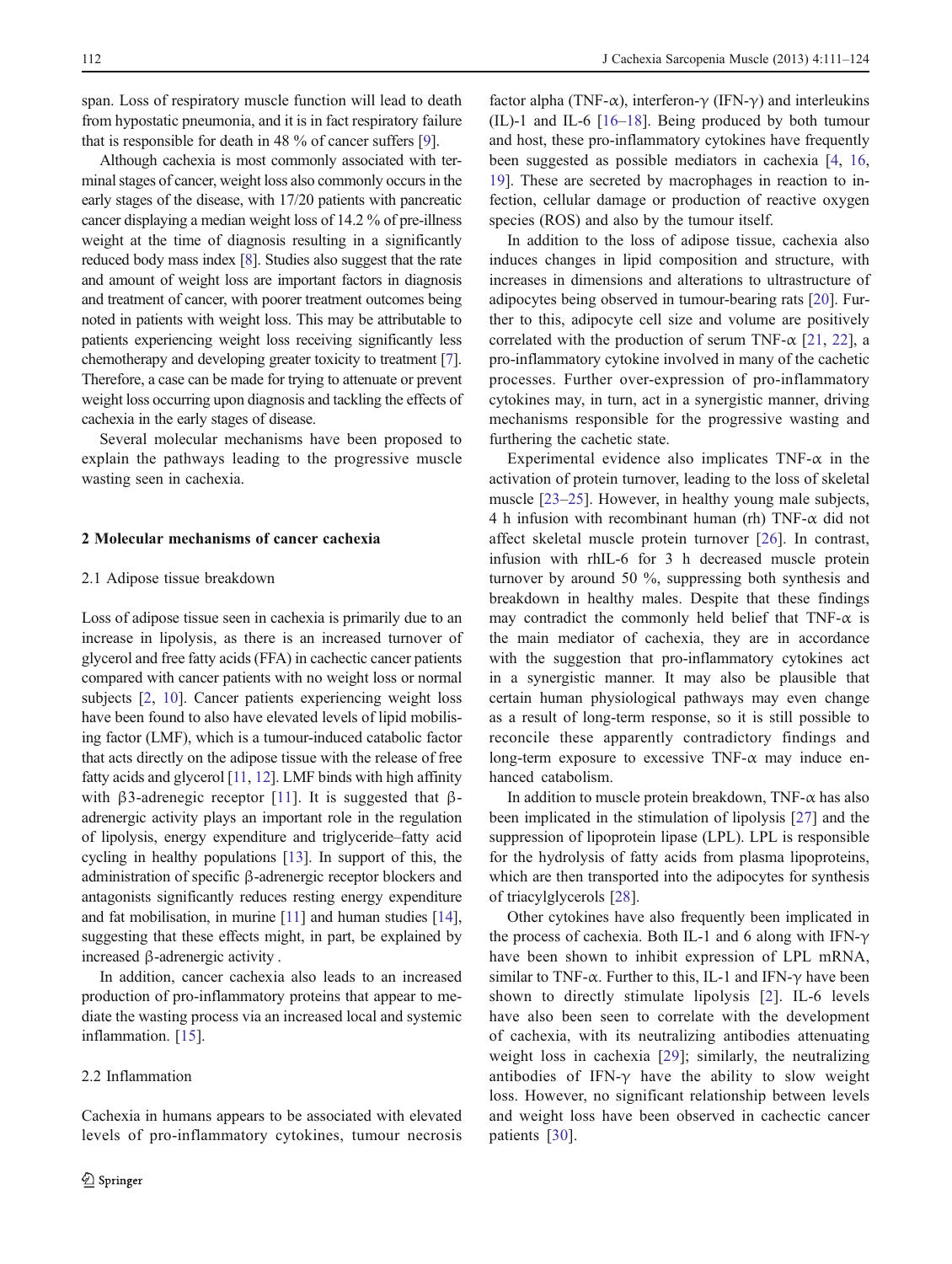#### 2.3 Muscle metabolism

Substantial loss of skeletal muscle is seen in cachexia. This is due mainly to an increase in whole body protein turn-over arising from an increased muscle protein breakdown. This is brought about by the degradation of muscle proteins via various proteolytic pathways; at the same time, a decrease in protein synthesis is observed [\[2](#page-7-0), [4](#page-7-0), [17](#page-8-0)]. However, the prominence and importance of synthesis and degradation vary between studies.

Decreases in protein synthesis may result from decreased plasma insulin concentrations and insulin sensitivity of the skeletal muscle, as metabolism of amino acids is in part altered by this decrease in insulin sensitivity [[4,](#page-7-0) [17\]](#page-8-0). Early studies identified the role of insulin in promoting the movement of amino acids into striated muscle [\[31](#page-8-0), [32\]](#page-8-0), promoting protein synthesis and inhibiting degradation [[33,](#page-8-0) [34\]](#page-8-0). Therefore, a decrease in insulin sensitivity of the skeletal muscle prevents the uptake of insulin and subsequently amino acids, suppressing protein synthesis.

TNF- $\alpha$  also appears to play an important role in the insulin resistance seen in cachexia, as insulin resistance and increased TNF- $\alpha$  levels are noted in several clinical syndromes with chronic inflammation [[35,](#page-8-0) [36\]](#page-8-0). Insulin resistance seen in obese and diabetic patients is associated with increased TNF- $\alpha$  synthesis and secretion in the adipose cells [\[37](#page-8-0)–[39](#page-8-0)]. Although the exact mechanisms are not fully known, TNF- $\alpha$  may be responsible for inhibiting the tyrosine phosphorylase activity of the insulin receptor leading to impaired insulin-stimulated glucose uptake [\[40](#page-8-0)]. Decreased protein synthesis may also result from decreased levels of protein translation, amino acid supply or the balance of amino acids required for protein synthesis [[4](#page-7-0)]. Loss of physical activity in cachectic patients may also significantly affect the suppression of protein synthesis [\[4](#page-7-0), [35\]](#page-8-0). Illness often results in a period of physical inactivity and bed rest. However, if prolonged with the absence of a stimulus afforded from physical activity, the metabolic homeostasis is compromised, resulting in the loss of lean muscle and physical function [\[41](#page-8-0)].

## 2.4 Protein catabolism

There are three major proteolytic pathways responsible for protein catabolism in skeletal muscle. The lysosomal system, which is mainly responsible for the degradation of extracellular proteins and cell receptors, has been implicated in inducing muscle wasting in the early stages of lung cancer. The increased mRNA levels of lysosomal protease cathepsin B presents an inverse relationship with body weight and fat-free mass (FFM) [\[42](#page-8-0)].

The cytosolic calcium-activated system which includes calpains I and II is mainly involved in tissue injury, necrosis

and autolysis [[43\]](#page-8-0). It has been suggested that the calcium/ calpain pathway may act as an early, rate-limiting component of the catabolic process, releasing myofilaments from the sarcomere [[44\]](#page-8-0), later being catabolised by the third pathway. However, neither of these two pathways are capable of degrading myofibrillar proteins [[45\]](#page-8-0), and it is the myofibrillar proteins, actin and myosin, that are degraded in cachectic muscles [\[46](#page-8-0), [47\]](#page-8-0).

The third and most important pathway is the ubiquitin– proteasome pathway, which is dependent on ATP to dissemble and degrade muscle myofilaments [\[2,](#page-7-0) [43](#page-8-0)]. The bulk of intracellular proteins are degraded via the ubiquitin–proteasome pathway, in which proteins are marked for degradation via covalent attachments of chains to ubiquitin molecules. In gastric cancer patients experiencing an average of 6 % weight loss, the levels of ubiquitin mRNA were doubled, increasing to three times higher than control subjects in a similar study of patients suffering different types of cancers experiencing an average weight loss of 13 % [\[48](#page-8-0), [49](#page-9-0)]. The ubiquitin chain is attached to the protein via a reaction sequence consisting of a series of three enzymes, E1 ubiquitin activation enzyme, E2 the ubiquitin carrier protein and E3 which recognises the ubiquitin protein ligase and catalyses the transfer of ubiquitin from E2 intermediate. Proteolysis is then catalysed by the 26S proteasome complex that degrades the marked proteins into small peptides [\[50](#page-9-0)–[52\]](#page-9-0). Again pro-inflammatory cytokines, particularly TNF- $\alpha$  and IL-6, mediate this process.

The binding of TNF- $\alpha$  to its receptor site causes the activation of TNF receptor-associated factor, which is a ubiquitin ligase [[15\]](#page-8-0). Similarly, both TNF- $\alpha$  and IL-6 induce the expression of E3 $\alpha$ -II (a member of the E3 enzymes), which has been shown to be significantly induced at the onset and during progression of muscle wasting [[53\]](#page-9-0).

TNF- $\alpha$  is also thought to stimulate muscle catabolism via an NF–KappaB (Nf–kB)-dependent pathway, which increases muscle conjugation to muscle proteins [\[35](#page-8-0), [54\]](#page-9-0). This occurs via a cascade of processes in which TNF- $\alpha$ binds to surface receptors, activating the Nf–kB pathway leading to the degradation of its inhibitory protein I-kBa. Nf–kB is then translocated to the monocyte nucleus where it alters gene expression, stimulating protein catabolism in the differentiated muscle cells [\[54](#page-9-0), [55\]](#page-9-0).

#### 2.5 Oxidative stress

Oxidative stress due to increased production levels of ROS has also gained much attention for its possible involvement in cancer cachexia. Several possible mechanisms may increase oxidative stress within cancer patients. Firstly, loss of appetite, nausea and vomiting in cancer patients prevent the normal supply of nutrients, such as glucose, proteins and vitamins, eventually leading to the accumulation of ROS [[56](#page-9-0)]. Secondly, non-specific activation of the immune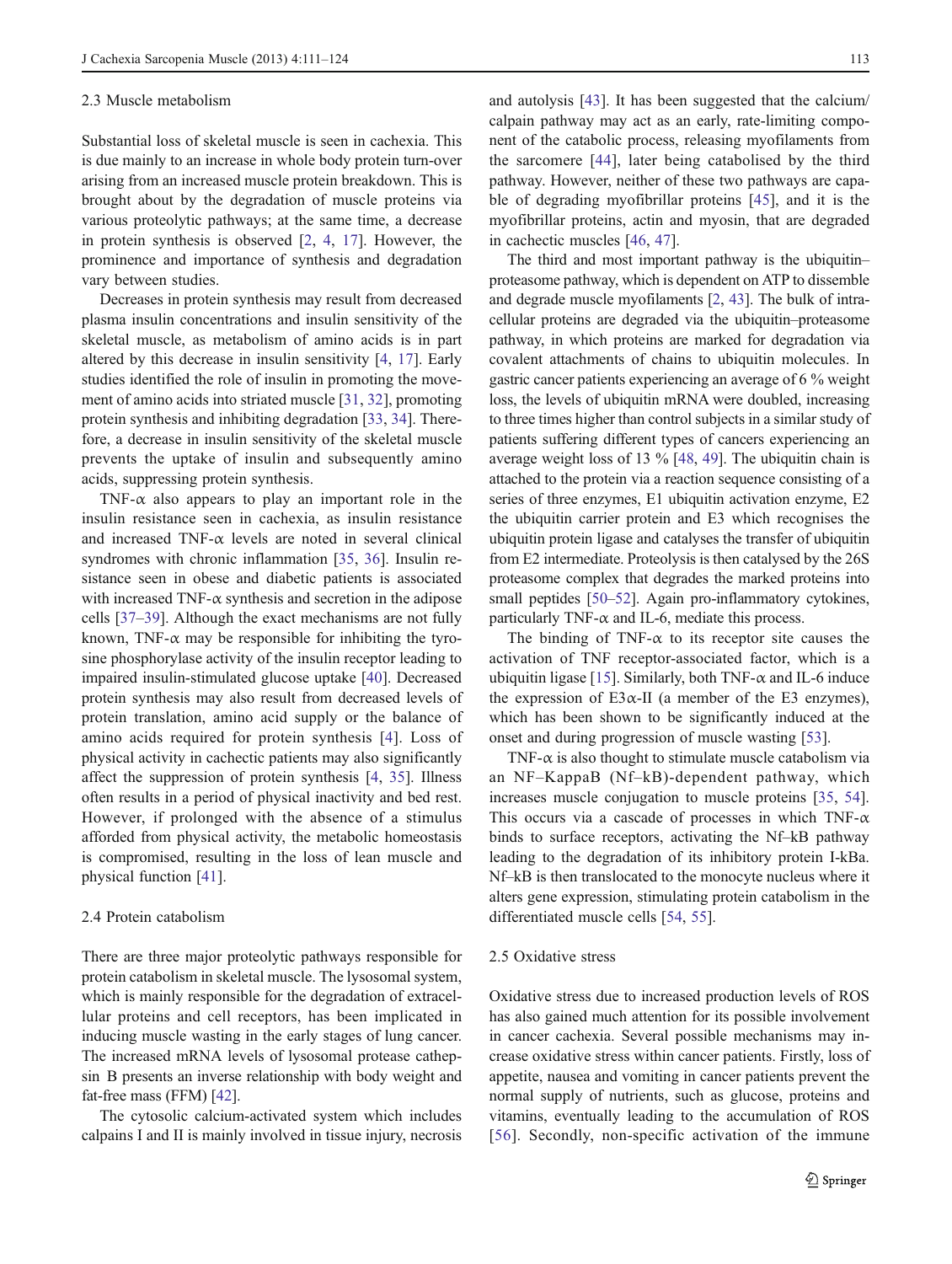system and excessive production of pro-inflammatory cytokines may in turn result in an in increase in ROS production [\[56](#page-9-0), [57](#page-9-0)]. Proteins are one of the major targets of oxidative stress-derived effects on tissues [[58\]](#page-9-0). In their study, Gomes-Marcondes and Tisdale [[59](#page-9-0)] have shown that mild oxidative stress increases protein degradation through an increased expression of the major components of the aforementioned ubiquitin–proteasome pathway. This link between ROS and protein degradation has been noted in other studies utilising both in vivo and in vitro models [[60](#page-9-0), [61](#page-9-0)].

# 3 Exercise: potential mechanisms for preventing cachexia in cancer

Several treatment interventions aiming to reverse or restrict the progression of cachexia, include the use of pharmacological interventions with anticachectic agents and the targeting of inflammatory cytokines thought to mediate cachexia, mainly TNF- $\alpha$  [[62,](#page-9-0) [63\]](#page-9-0); however, results remain equivocal. Anti-TNF treatment in patients with chronic inflammatory diseases experiencing cachexia reported no increase in muscle mass despite improvements in inflammatory markers, disease activity and physical function [[64,](#page-9-0) [65\]](#page-9-0). Nutritional interventions, most notably, fish oil in combination with energy-dense nutritional supplements have been shown to increase lean body mass in cachectic cancer patients in some studies but not in others [[66,](#page-9-0) [67](#page-9-0)].

Exercise could potentially be a promising intervention strategy for the prevention and treatment of cancer-related cachexia. With the ability to increase FFM, muscle strength and function, cardiovascular fitness and decrease fatigue, ultimately resulting in an increased quality of life, exercise may be an ideal strategy in helping to manage cancer-related cachexia [\[68](#page-9-0), [69](#page-9-0)]. There is evidence to suggest that forms of exercise can be effective in slowing the progression of cachexia through several molecular mechanisms and antiinflammatory effects [[70](#page-9-0)–[72](#page-9-0)]. In a recent review of cachexia in rheumatoid arthritis [\[36](#page-8-0)], it was concluded that physical exercise is the only therapeutic modality that has been shown to increase muscle mass, and should therefore form a major part of the management plan for early treatment in order to reduce cachexia and the burdens associated with the disease.

### 3.1 Exercise and inflammation

Exercise has the ability to reduce inflammation, with repeated exercise attenuating the cellular response to inflammatory stimuli and pro-inflammatory cytokines [\[73](#page-9-0), [74\]](#page-9-0).

Acute exercise is well known to induce an immune response [[75](#page-9-0), [76\]](#page-9-0), with greatly enhanced production of both cytokines involved in an acute-phase inflammatory response and those that limit the inflammatory response [\[75](#page-9-0), [77](#page-9-0)–[81](#page-9-0)].

However, the fact that the classic pro-inflammatory cytokines, TNF- $\alpha$  and IL-1 $\beta$ , in general do not increase remarkably with exercise [[70](#page-9-0)] indicates the cytokine cascade induced by physical activity differs from that induced by infections. The increase in circulating IL-6 in response to exercise has consistently been reported in the literature [\[78](#page-9-0)–[84\]](#page-9-0). IL-6 is the first cytokine present in circulation during exercise, increasing in an exponential fashion up to 100-fold in relation to exercise intensity, duration and muscle mass recruited, declining in the post-exercise period [[78,](#page-9-0) [83](#page-9-0), [84\]](#page-9-0). Although often referred to as an inflammatory cytokine, IL-6 does not directly induce inflammation and has anti-inflammatory properties; therefore, it may be referred to as inflammatory-responsive [[75](#page-9-0)]. Exercise is also associated with increased levels of well-known anti-inflammatory cytokine IL-10 and cytokine inhibitors, IL-1ra (IL-1 receptor antagonist), sTNF-r1 and sTNF-r2 (TNF receptors) that work as antagonists for inflammatory cytokines, blocking their ability to signal and mediate the aforementioned pathways [\[70](#page-9-0), [77](#page-9-0), [85\]](#page-9-0). Taken together, exercise evokes a primary increase in IL-6, which in turn, is followed by an increase in ILra and IL-10 [\[70](#page-9-0), [86\]](#page-10-0). This anti inflammatory response to exercise may have the ability to reduce systemic inflammation and inflammatory cytokines, thus attenuating their role in mediating the wasting process in cachexia.

Evidence suggests that IL-6 mRNA is upregulated in skeletal muscle [\[79](#page-9-0), [83](#page-9-0), [87](#page-10-0), [88](#page-10-0)], and the rate of transcription is significantly enhanced by exercise [[89\]](#page-10-0). In addition to this, it has been shown that IL-6 protein is expressed in contracting muscle fibres and is released from skeletal muscle during exercise [\[78](#page-9-0)]. Strenuous exercise associated with eccentric muscle contractions resulting in muscle damage have repeatedly been associated with the immune response seen during exercise [\[79,](#page-9-0) [90](#page-10-0), [91\]](#page-10-0). However, even moderateintensity concentric exercise has a significant effect on muscle-derived IL-6. Performing 3 h of two-legged dynamic knee-extensor exercise at 50 % of their individual maximal power output resulted in only a moderate increase in heart rate but induced a 16-fold increase in IL-6 mRNA, 20-fold increase in plasma-IL-6 and a marked increase in IL-6 released from the working muscle in young healthy individuals [[92\]](#page-10-0). Similarly, when the same model was applied to healthy untrained elderly individuals, greater amounts of IL-6 were released from the exercising muscles at the same relative intensity [\[93\]](#page-10-0). This suggests that cellular damage may not be responsible for the stimulation of cytokine production during exercise and that other metabolic and neuroendocrine factors may also contribute, as opposed to an immune response [[94\]](#page-10-0). Further support for this comes from studies demonstrating that IL-6 mRNA in monocytes, the blood mononuclear cells responsible for the increase in plasma IL-6 during sepsis and other diseases, did not increase as a result of exercise [\[95](#page-10-0), [96\]](#page-10-0). In addition, studies using flow cytometric techniques have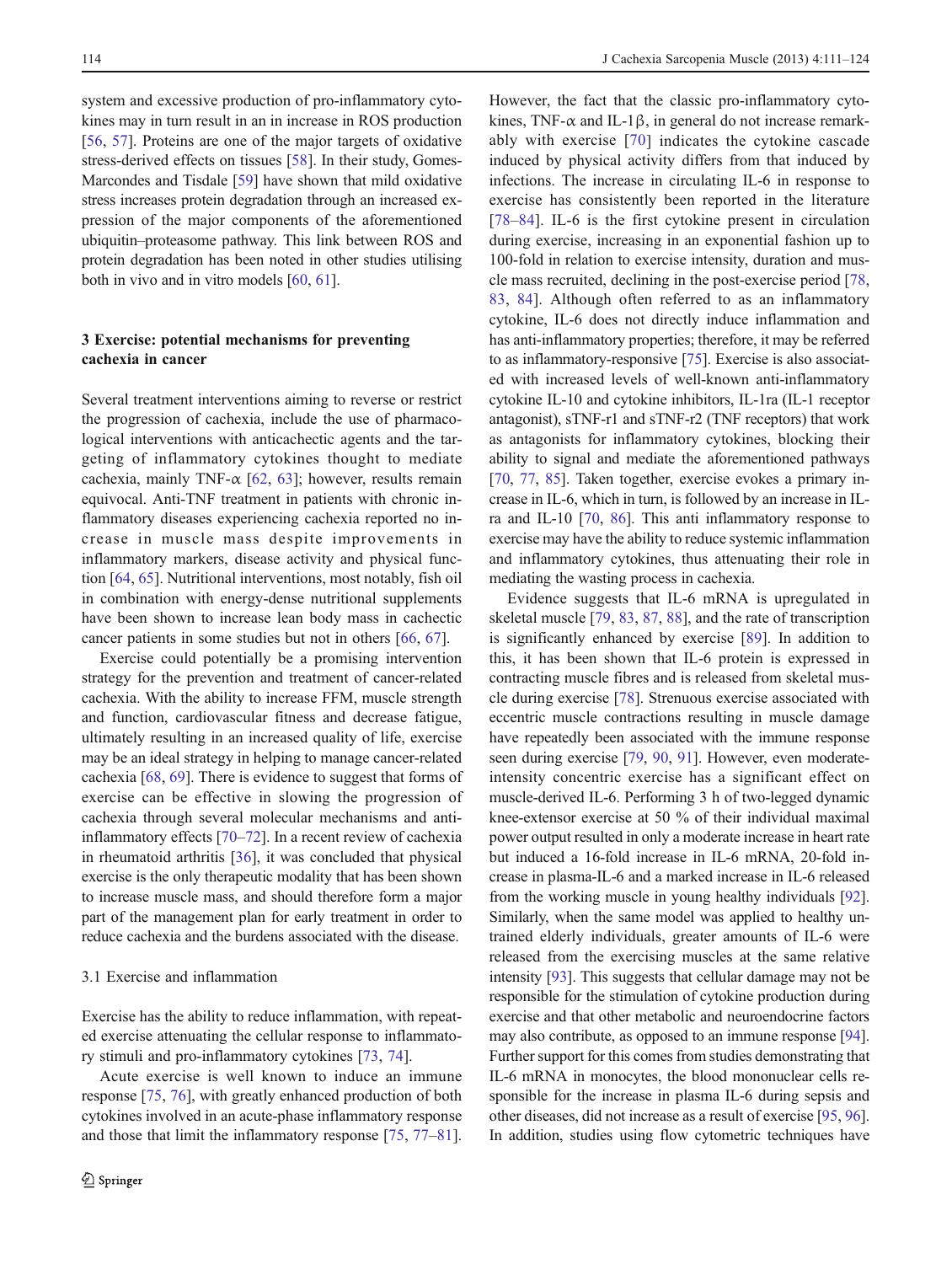demonstrated that the number, percentage and mean fluorescence intensity of monocytes staining positive for IL-6 do not change during cycling [[97\]](#page-10-0) and decrease during running [[98\]](#page-10-0). These findings imply that the IL-6 response to exercise may not involve immune cell activation.

Studies suggest that IL-6 has anti-inflammatory effects, exerting inhibitory effects on pro-inflammatory cytokine (TNF- $\alpha$  and IL-1) production. IL-6 has a suppressive effect on both TNF- $\alpha$  and IL-1 $\beta$  production induced by the lipopolysaccharide [[99\]](#page-10-0). Furthermore, elevated IL-6 infusion and exercise has been seen to attenuate endotoxin-induced increases in TNF- $\alpha$  in humans [[74\]](#page-9-0). The fact that TNF- $\alpha$ levels are markedly elevated in anti-IL-6-treated mice [[100,](#page-10-0) [101\]](#page-10-0) adds further support that circulating IL-6 is involved in the regulation of TNF-α. Another anti-inflammatory IL-6 function is the stimulation of IL-1ra and IL-10 [[86\]](#page-10-0) antiinflammatory cytokines, in addition to the release of soluble TNF- $\alpha$  receptors, sTNF-r1 and sTNF-r2 [[77\]](#page-9-0).

The appearance of circulating IL-10 and IL-1ra following exercise contributes to mediating the antiinflammatory effect of exercise. IL-10 is the most important anti-inflammatory cytokine found within the human immune response [\[102](#page-10-0)], inhibiting the production of inflammatory cytokines IL-1 $\alpha$ , IL-1 $\beta$  and TNF- $\alpha$  [[102](#page-10-0)–[104\]](#page-10-0) through mRNA degradation of their corresponding genes [\[105\]](#page-10-0). Whilst IL-10 suppresses macrophage activities, IL-1ra inhibits signalling transduction through IL-1 receptor complex [\[106\]](#page-10-0). IL-1ra is part of the IL-1 family, binding to the IL-1 receptor sites at equal or greater affinity, blocking the action of IL-1 $\alpha$  and IL-1 $\beta$  through competitive inhibition [\[102](#page-10-0), [107](#page-10-0)]. In a similar fashion, TNF-soluble receptors (sTNF-r1 and sTNF-r2) bind to the molecule blocking its action [\[77](#page-9-0), [108\]](#page-10-0). In addition to this, administration of sTNFr1 receptor has been seen to reduce the adverse effects of exaggerated TNF- $\alpha$  production observed in sepsis [[108\]](#page-10-0).

#### 3.2 Exercise and inflammation in the adipose tissue

The progressive loss of adipose tissue seen with cachexia is predominantly due to an increase in lipolysis [\[2](#page-7-0), [4](#page-7-0)] stimulated by TNF- $\alpha$  [\[27](#page-8-0), [109](#page-10-0)]. Infusion of TNF- $\alpha$  increases whole-body lipolysis by 40 %, with a concomitant increase in FFA clearance [[110](#page-10-0)]. Exercise has the ability to attenuate the action of TNF- $\alpha$  through increases in circulating antiinflammatory cytokines as discussed above. In addition to this, the adipose tissue exhibits an altered inflammatory response to exercise. An 8-week endurance training programme at 60 % of  $VO_{2max}$ , resulted in an increase of both IL-10 and TNF- $\alpha$  in the white adipose tissue of rats, with the principal effect being a large increase of IL-10 in the mesenteric depot, causing a change in the IL-10/TNF- $\alpha$ ratio, indicating an improved prognosis [[72\]](#page-9-0). The IL-10/

TNF- $\alpha$  ratio has been adopted as an indicator of an individual's inflammatory status and disease-related morbidity, with lower values indicating a poor prognosis [[111,](#page-10-0) [112\]](#page-10-0). Although both IL-10 and TNF- $\alpha$  increased, it is reasonable to speculate that the increase in TNF- $\alpha$  is related to the lipid metabolism by skeletal muscle during exercise, by inducing lipolysis [\[113\]](#page-10-0). Based on the evidence, it is plausible to think that the increase in IL-10 in response to endurance exercise seen in the study by Lira et al. [[72](#page-9-0)] blocks the possible effects of TNF- $\alpha$ , including the stimulation of further lipolysis, with the increase in IL-10/ TNF- $\alpha$  ratio adding further support to an anti-inflammatory environment.

#### 3.3 Oxidative stress and exercise

ROS production may play an important role in the debilitating effects of cancer, directing muscle cells into a catabolic state [\[58](#page-9-0), [59,](#page-9-0) [61\]](#page-9-0). On the other hand, exercise is well known to produce an anti-oxidative effect, through enhancing antioxidant enzyme activity [[114](#page-10-0)–[119\]](#page-10-0). Repeated exercise enhances the enzymes super-oxide dismutase (SOD) and glutathione peroxidase (GPx) activities in skeletal muscle [[116,](#page-10-0) [117](#page-10-0), [120\]](#page-10-0), whereas mitochondrial Mn-SOD and catalase are induced in the lungs [[121\]](#page-11-0) and diaphragm [[122,](#page-11-0) [123](#page-11-0)]. These antioxidative enzymes play an important role in protecting against the cell damage from ROS, with markers of damage being reduced following exercise [\[114](#page-10-0)].

Numerous non-enzymatic antioxidants exist in muscle cells, which offer protection from ROS. Glutathione (GSH) is one of the most important nonenzymatic antioxidants in muscle fibres. GSH is a tripeptide primarily synthesised in the liver and transported to tissues via circulation [\[124](#page-11-0)], with the higher concentrations being found in those tissues with high exposure to oxidants. Similarly, GSH concentration differs across the skeletal muscle fibres, with the highest concentrations being found in type I fibres [[125\]](#page-11-0). Studies indicate that GSH increases in response to endurance exercise [[125](#page-11-0)–[127\]](#page-11-0), which is most likely due to an increase in  $\gamma$ -glutamylcysteine, the rate-limiting enzyme for GSH biosynthesis [[127,](#page-11-0) [128\]](#page-11-0). Exercise also appears to have a positive effect on other non-enzymatic antioxidants. Both α-lipoic acid and bilirubin, which appear to have strong anti-oxidant capabilities [[129](#page-11-0), [130](#page-11-0)], are increased during exercise [[131](#page-11-0)–[133](#page-11-0)]; however, their long-term exerciseinduced effects still remain unknown [[134,](#page-11-0) [135](#page-11-0)].

3.4 Exercise: molecular mechanisms of stimulating protein synthesis

#### 3.4.1 GLUT-4, insulin sensitivity and exercise

Insulin sensitivity seen in cachectic patients has been implicated in the abnormal protein metabolism [\[38](#page-8-0), [136\]](#page-11-0). The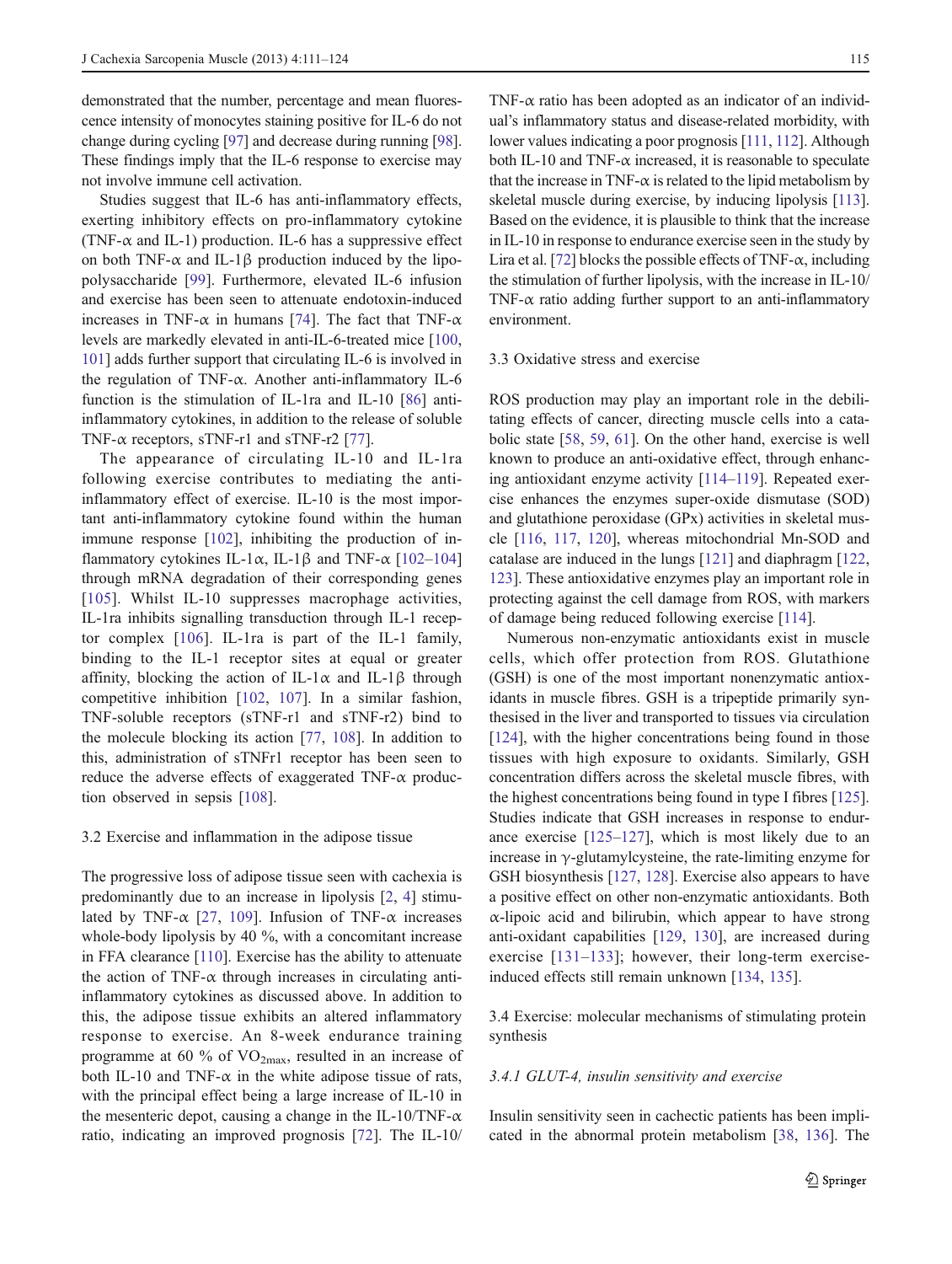insulin resistance associated with cancer is not necessarily associated with malnutrition or stage of the disease, as normal glucose uptake is restored following tumour removal [\[137](#page-11-0)], suggesting that it may be tumour-induced. TNF- $\alpha$  has been proposed as a potential mediator in insulin resistance in cancer [[37](#page-8-0)–[39\]](#page-8-0); however, the aforementioned exerciseinduced anti-inflammatory response may go some way to blocking the effects of TNF- $\alpha$  in mediating insulin sensitivity. In addition, exercise is also well known to enhance insulin sensitivity under non-inflammatory or cachectic conditions [\[138](#page-11-0)–[142](#page-11-0)], indicating other mechanisms exist aside from the anti-inflammatory responses, to increase insulin sensitivity.

GLUT-4 are the glucose transport proteins responsible for mediating glucose transport into the skeletal muscle, with exercise enhancing their expression [\[143](#page-11-0)–[145](#page-11-0)] and translocation [[146](#page-11-0)–[148\]](#page-11-0). Under normal conditions, these molecules reside in membrane vesicles inside the muscle cell; however, in response to insulin or muscle contraction, the GLUT-4 molecule translocates to the cell membrane where it inserts to increase glucose transport [\[149](#page-11-0)]. Several changes that occur during exercise appear to activate transcription factors to "turn on" the muscle GLUT-4 gene.

One of these changes is the decline in creatine phosphate (PCr) during exercise. An inverse correlation between GLUT-4 protein and high-energy phosphate levels has been noted in electronically stimulated muscles [[150\]](#page-11-0). Furthermore, GLUT-4 protein was seen to be increased in rats with depleted PCr, again indicating a relationship [[151\]](#page-11-0). AMPactivated protein kinase (AMPK) also stimulates GLUT-4 transcription. Activated during exercise, AMPK phosphorylates key target proteins that control flux through various metabolic pathways. Furthermore, it has been found to be dependent on two metabolic ratios AMP/ATP and creatine/ PCr [[152\]](#page-11-0). Activation of AMPK through injection of the adenosine analog 5-amino-imidazole-4-carboxamide ribonucleoside (AICAR) resulted in increased GLUT-4 expression fourfold in epitrochlearis muscles and 2.4-fold in gastrocnemius/plantaris muscles of rats [[153](#page-11-0)]. Similarly, incubation of epitrochleris muscles with AICAR in vitro increased GLUT-4 expression [[154\]](#page-11-0).

Myocyte enhancer factor-2 (MEF2) is a transcription factor involved in intracellular signalling pathways controlling myogenesis and muscle hypertrophy [[155](#page-11-0)], in addition to the exercise response and regulation of GLUT-4 [[156](#page-11-0)–[158](#page-11-0)]. MEF2 is activated through the calcium-dependent signalling pathway, in which calcineurin is activated by changes in intracellular calcium content (such as the increase seen with muscle contractions) [\[159,](#page-11-0) [160\]](#page-11-0). These changes enhance the number of GLUT-4 transporters that migrate to the cell membrane in response to insulin or muscle contraction, subsequently enhancing the transport of glucose and amino acids. This increase in transport of glucose and amino acids

through enhanced insulin sensitivity would help to partially reverse the muscle wasting process through increasing substrate concentration.

# 3.4.2 Muscle metabolism, protein synthesis and resistance exercise

Resistance exercise is a potent stimulant for protein synthesis resulting in increases in muscle fibre cross-sectional area, particularly hypertrophy of myofibrillar proteins, myosin and actin [\[161,](#page-12-0) [162\]](#page-12-0), stimulating both myofibrillar and mitochondrial protein synthesis by 67 % and 69 %, respectively [[163](#page-12-0)]. Early studies suggested the possibility that muscle protein synthesis may be suppressed during acute bouts of exercise [[164,](#page-12-0) [165\]](#page-12-0). However, the restriction of muscle protein synthesis that occurs during exercise is rapidly reversed following exercise recovery, a very consistent finding in the literature [\[166](#page-12-0)–[171](#page-12-0)]. For example, muscle protein synthesis remained elevated for 72 h following 1 h of onelegged kicking exercise at 67 % of the individuals maximum workload [\[166](#page-12-0)] suggesting that, even moderate-intensity resistance exercise is effective at increasing protein synthesis.

The molecular regulation of muscle protein synthesis is complex and likely involves several interconnected cellular signalling pathways. The synthesis of protein is dependent on the transcription of DNA into mRNA, and the translation of mRNA into protein. A key regulator of this process appears to be insulin-like growth factor-1 (IGF-1) as induction of hypertrophy in adult skeletal muscle is accompanied by its increased expression [\[172](#page-12-0)–[175](#page-12-0)]. Resistance exercise has a substantial effect on the expression of IGF-1 with increased IGF-1 mRNA concentrations being noted 48 h following exercise [\[176](#page-12-0)]. Furthermore, an increase of approximately 20 % has been noted in IGF-1 concentration during the first 13 weeks of a resistance training programme [\[177](#page-12-0)]. These reports suggest a relationship between stimulation of skeletal muscle cells through resistance training, IGF-1 expression and hypertrophy. The binding of IGF-1 to its receptor triggers the activation of several intracellular kinases, most notably dylinositol–3-kinase (PI3K), which in turn phosphorylates the membrane phospholipid phosphatidylinsitol–4,5-bis-phosphate, to phosphatidylinsitol–3,4,5-triphosphate, creating a lipid binding site on the cell membrane for a serine/threonine kinase known as Akt [[178\]](#page-12-0). Akt is responsible for mediating cell growth and survival in a variety of tissues in response to IGF-1 [[179](#page-12-0)–[182\]](#page-12-0) through its direct and indirect targets, glycogen synthase kinase 3 (GSK3), mammalian target of rapamycin (mTOR) and 70-kDa ribosomal protein S6 kinase ( $p70<sup>sk6</sup>$ ), which are key regulators involved in protein translation and synthesis [\[183](#page-12-0)–[186](#page-12-0)].

Resistance exercise leads to the activation of mammalian target of mTOR and its various kinases during immediate post-exercise recovery period [\[184](#page-12-0), [187](#page-12-0)–[189](#page-12-0)]. Furthermore,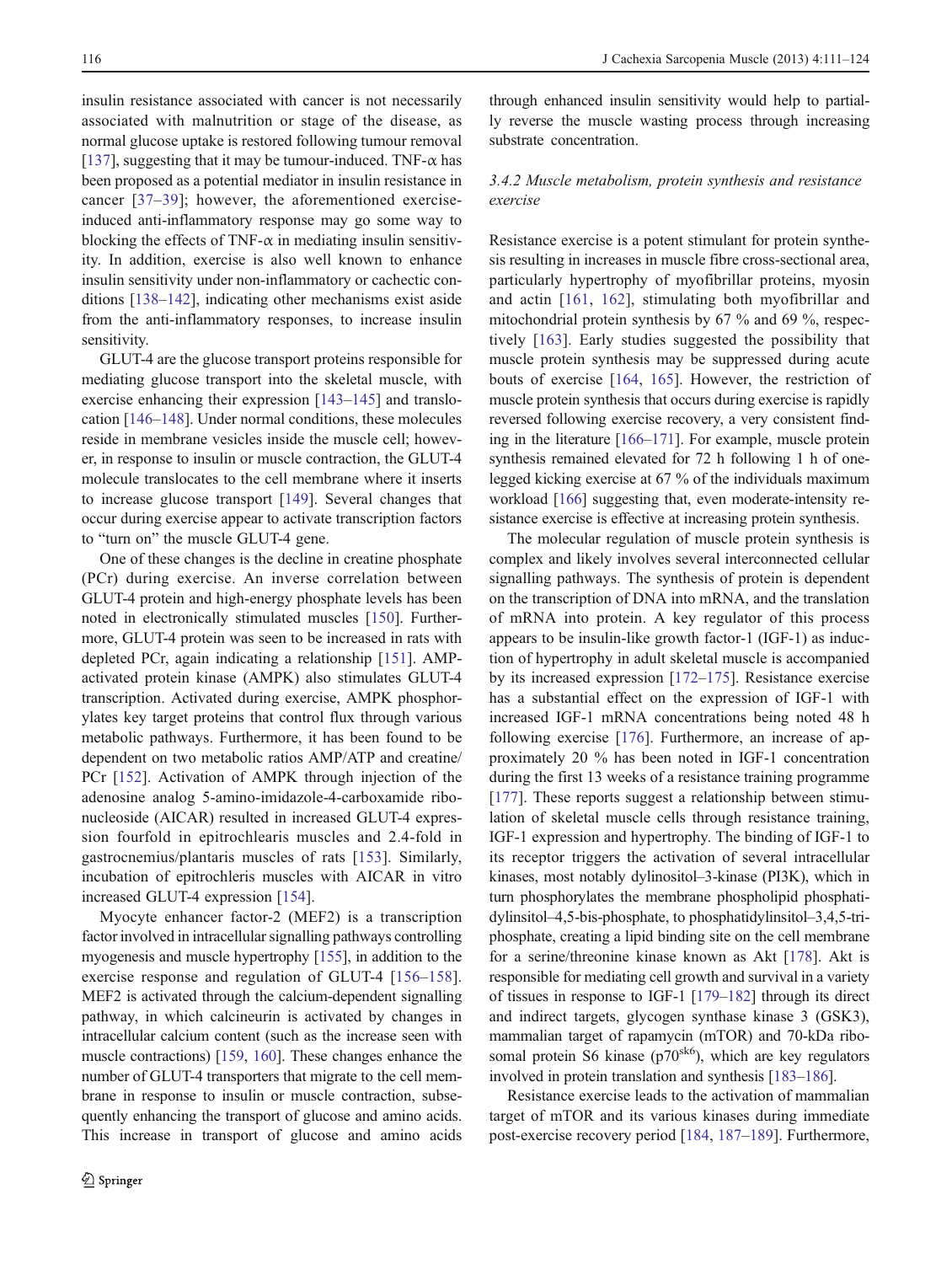inhibition of this pathway through rapamycin, a specific inhibitor of mTOR, completely blocks muscle hypertrophy under growth conditions with several downstream components of the mTORC1 signalling pathway also being blunted or blocked by rapamycin [[188\]](#page-12-0), directly linking this pathway with muscle hypertrophy. Mounting evidence also implicates the role of extracellular-related kinase (ERK). ERK regulates the activity of several nuclear transcription factors in response to both diverse systemic stimuli, such as insulin and growth factors [[190,](#page-12-0) [191\]](#page-12-0) and local stressors, such as muscle contraction [[49,](#page-9-0) [192\]](#page-12-0). ERK may also modulate mTOR activity through phosphorylating and inactivating tuberin–tuberous sclerosis complex (TSC2), a negative regulator of mTOR, inhibiting its ability to impair mTOR signalling [[193](#page-12-0)]. Maximal eccentric muscle contractions activate 70-kDa ribosomal protein S6 kinase  $(p70^{sk6})$ [\[194](#page-12-0)], a downstream target of mTOR [[192\]](#page-12-0). The degree of p70sk6 phosphorylation following a single bout of resistance exercise is strongly associated with long-term increase in muscle mass [\[195](#page-13-0)]. This was later reiterated in a study by Terzis et al. [\[196](#page-13-0)] who found that phosphorylation of  $p70<sup>sk6</sup>$ in response to a single session of resistance exercise is strongly correlated to with an increase in FFM, squat 1 repetition maximum and hypertrophy of type II skeletal muscle fibres in response to a 14-week resistance training programme, suggesting that p70<sup>sk6</sup> phosphorylation is involved in the signalling events leading to an increase in protein accretion in skeletal muscle following resistance exercise. Together, these findings highlight the potency of resistance exercise in stimulating protein synthesis, implying contractile activity may regulate muscle protein synthesis through the regulation and initiation of translation through several independent, but convergent pathways.

Figure 1 summarises the above-mentioned pathways and depicts the potential of aerobic and resistance exercises in attenuating the imbalance in protein catabolism and synthesis seen in cancer cachexia.

#### 3.5 Resistance training in cancer

Several studies have investigated the effectiveness of resistance training and its outcomes in cancer patients [\[197](#page-13-0)–[204\]](#page-13-0). Of these studies, two investigated the effect of resistance training in breast cancer patients receiving adjuvant therapy [\[201,](#page-13-0) [202\]](#page-13-0), in which women in the resistance training groups had a significant increase in lean body mass. In addition to this, the study by Courneya et al. [\[201\]](#page-13-0) also reported increased chemotherapy completion rate. However, the fact that breast cancer is not typically associated with cachexia makes it difficult to generalise the results of these studies to cachectic patients.

Other studies observed the effects of resistance training in patients with prostate cancer receiving androgen deprivation therapy [\[198](#page-13-0)–[200\]](#page-13-0) and radiation therapy [\[205](#page-13-0)]. In these studies, resistance training was seen to prevent loss of muscle mass and strength seen in patients without resistance training [\[198](#page-13-0), [199\]](#page-13-0), increase serum growth hormone [[200\]](#page-13-0), reduce fatigue and improve quality of life [\[205](#page-13-0)]. Similar results were found in the Quist et al. [[204\]](#page-13-0) study, which investigated the application of high-intensity resistance training in cancer patients undergoing chemotherapy, reporting an average increase in muscle strength of 41.3 % and a significant increase in body weight of 1 %. Taken together, the aforementioned studies yield promising results for the application of resistance training in cancer patients for the maintenance of lean body mass, muscle strength and the reduction of fatigue associated with cancer treatment. However, because of the small number of existing clinical trials, it is difficult to make conclusions on the effects of resistance training in cachetic cancer patients.

## 3.6 Resistance training in muscle wasting disorders

Although little is known about the aforementioned intracellular signalling pathways that promote muscle protein

Fig. 1 Key mechanisms responsible for the regulation of protein synthesis and catabolism in cancer cachexia and the influence of exercise. Key:  $IL$ =interleukin,  $TNF\alpha=$ tumour necrosis factor alpha,  $sTNF$ -r=soluble TNF receptor,  $GLUT =$ glucose transporter, ROS=reactive oxygen species, SOD=super-oxide dismutase,  $GPx =$ glutathione peroxidase,  $GSH =$ glutathione,  $IGF-I =$ insulin-like growth factor-1,  $AKt$ = protein kinase B,  $mTOR=$ mammalian target of rapamycin,  $p70^{sk6}$ =70-kDa ribosomal protein S6 kinase

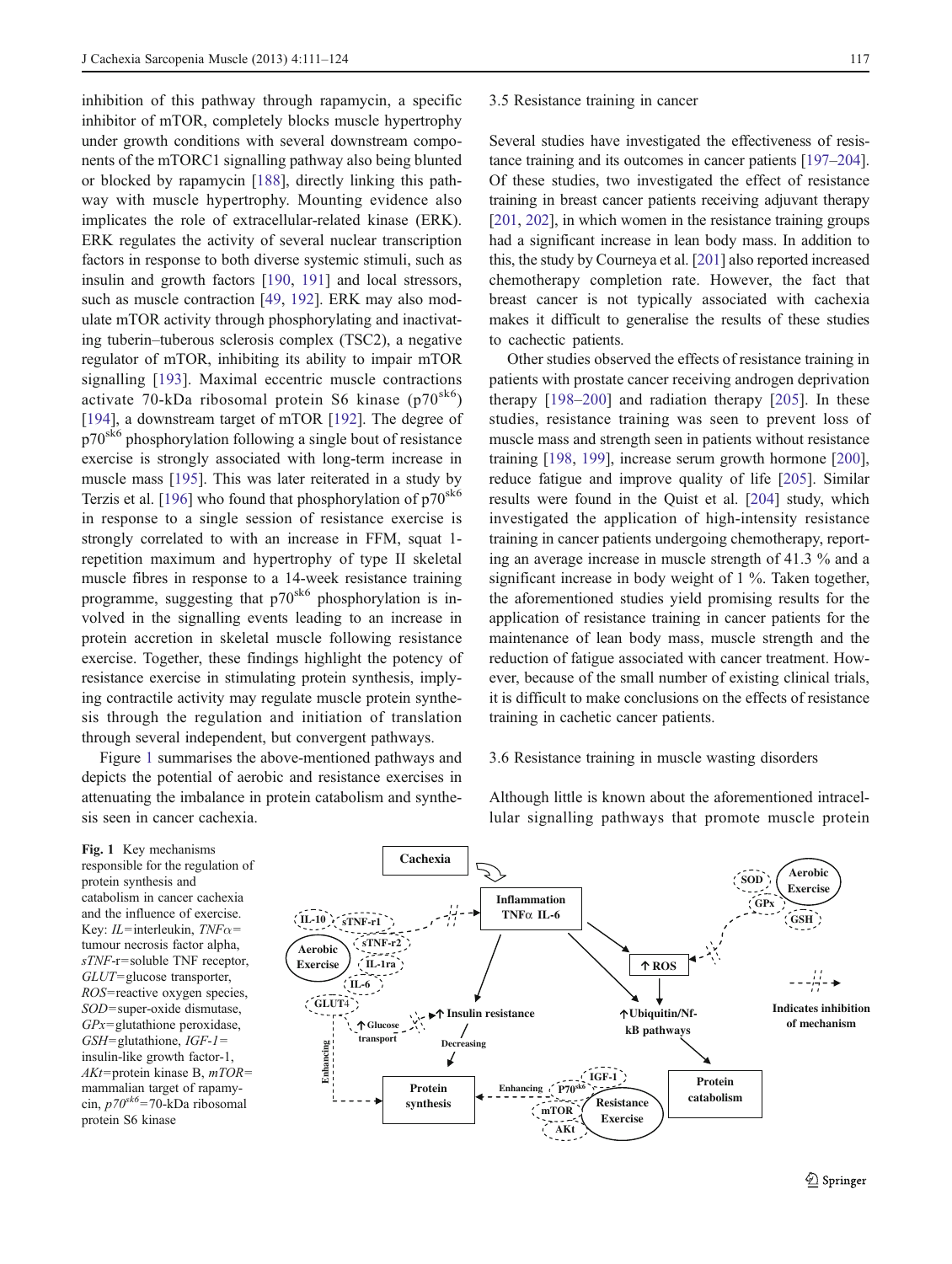<span id="page-7-0"></span>synthesis in conditions of muscle wasting, evidence suggests that resistance training can increase muscle strength and lean body mass in muscle wasting disorders. The majority of research in this area has focused on aging populations experiencing sarcopenia, with resistance training being seen to increase muscle mass and strength in older adults and frail elderly individuals [\[206](#page-13-0)–[209\]](#page-13-0). In addition to these adaptations, resistance training is also associated with increased functional performance of daily activities [\[210](#page-13-0)–[212](#page-13-0)].

The potential of resistance exercise to increase muscle mass, strength and improve functional improvement has been extended to other muscle wasting disorders. A 12 week progressive resistance training programme increased muscle fibre size (type I and II) and improved muscle strength by 25–30 % in patients with renal disease. Similarly, Cheema et al. [[213\]](#page-13-0) reported significant improvements in muscle attenuation, strength, mid-thigh and mid-arm circumference, and body weight following a 12-week progressive resistance training programme during haemodialysis treatment. Resistance training has also been applied to try and counteract HIV-associated muscle wasting. Following 8 weeks of progressive resistance training, improvements in muscle strength of 60 % and lean body mass of 5 % were reported in men and women experiencing HIV-associated muscle wasting [\[214](#page-13-0)]. Similar results were found for women with HIV, following a 16-week supervised home exercise programme [\[215](#page-13-0)] and for men with HIV, seeing increases in muscle strength of 23–38 % on various exercises following a 16-week programme [[216](#page-13-0)]. Although there is little evidence for the support of resistance training in cancer cachexia, the positive effects on lean muscle mass, strength and muscle function in other populations experiencing muscle wasting indicates that resistance training is an effective intervention for the attenuation of progressive muscle wasting.

### 4 Conclusions

The loss of both adipose tissue and skeletal muscle seen in cancer cachexia involves multiple independent, yet convergent molecular pathways, the majority of which appear to be, at least, partially mediated by chronic systemic inflammation and pro-inflammatory cytokines. TNF- $\alpha$  appears to work in a synergistic manner to enhance catabolism and has been implicated in the mechanisms of protein degradation and reduction in protein synthesis, through insulin resistance. Pro-inflammatory cytokines also appear to mediate the loss of adipose tissue seen in cachexia, through TNF- $\alpha$ induced lipolysis. Exercise has been shown to have antiinflammatory properties, through the upregulation of antiinflammatory cytokines in skeletal muscle and adipose tissue, with the ability to block the actions of TNF- $\alpha$  and its ability to mediate the aforementioned mechanisms. In

addition to its anti-inflammatory effects, exercise also enhances insulin sensitivity through interlinked molecular mechanisms, enhancing skeletal muscle metabolism. Resistance exercise has also been shown to be a potent stimulant for increasing protein synthesis and has been shown to reverse skeletal muscle wasting in other diseases, increasing muscle strength and lean body mass.

Therefore, regular exercise and physical activity may attenuate, and possibly reverse, the adverse effects of cancer cachexia through suppression of inflammatory burden that appears to drive the wasting process and enhancement of insulin sensitivity, protein synthesis and antioxidant enzymes. However, the literature surrounding the aforementioned mechanisms in cancer cachexia is scarce; future research must focus on the effects of exercise at attenuating wasting associated with cachexia and the molecular mechanisms involved.

Acknowledgments The authors of this manuscript certify that they comply with the ethical guidelines for authorship and publishing in the Journal of Cachexia, Sarcopenia and Muscle 2010;1:7–8 (von Haehling S, Morley JE, Coats AJ and Anker SD).

Conflict of interest The authors declare that they have no conflict of interest.

## References

- 1. Gordon JN, Green SR, Goggin PM. Cancer cachexia. QJM. 2005;98:779–88.
- 2. Tisdale MJ. Mechanisms of Cancer Cachexia. Physiol Rev. 2009;89:381–410.
- 3. Acharyya S, Guttridge DC. Cancer cachexia signaling pathways continue to emerge yet much still points to the proteasome. Clin Cancer Res. 2007;13:1356–61.
- 4. Tisdale MJ. Cachexia in cancer patients. Nat Rev Genet. 2002;2:862–71.
- 5. Monitto CL, Berkowitz D, Lee KM, Pin S, Li D, Breslow M, O'Malley B, Schiller M. Differential gene expression in a murine model of cancer cachexia. American Journal of Physiology - Endocrinology and Metabolism. 2001;281:E289–97.
- 6. Dewys WD, Begg C, Lavin PT, Band PR, Bennett JM, Bertino JR, Cohen MH, Douglass Jr HO, Engstrom PF, Ezdinli EZ, Horton J, Johnson GJ, Moertel CG, Oken MM, Perlia C, Rosenbaum C, Silverstein MN, Skeel RT, Sponzo RW, Tormey DC. Prognostic effect of weight loss prior to chemotherapy in cancer patients. Am J Med. 1980;69:491–7.
- 7. Andreyev HJN, Norman AR, Oates J, Cunningham D. Why do patients with weight loss have worse outcomes when undergoing chemotherapy for gastrointestinal malignancies? Eur J Cancer. 1998;34:503–9.
- 8. Wigmore SJ, Plester CE, Richardson RA, Fearon KC. Changes in nutritional status associated with unresectable pancreatic cancer with unresectable pancreatic cancer. Br J Cancer. 1997;75:106–9.
- 9. Windsor JA, Hill GL. Risk factors for postoperative pneumonia. The importance of protein depletion. Ann Surg. 1988;208:209–14.
- 10. Ryden M, Jocken J, van Harmelen V, Dicker A, Hoffstedt J, Wiren M, Blomqvist L, Mairal A, Langin D, Blaak E, Arner P. Comparative studies of the role of hormone-sensitive lipase and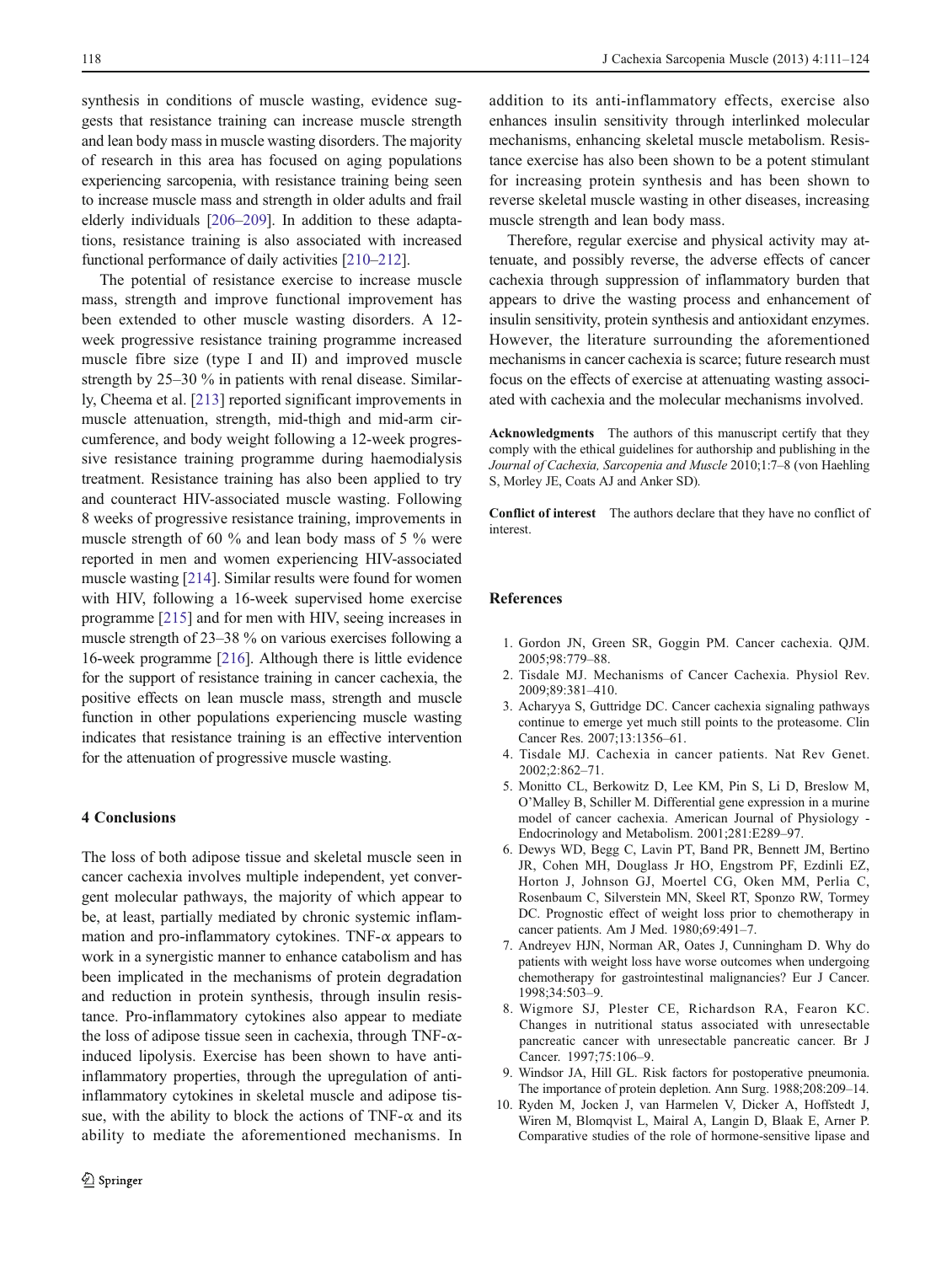<span id="page-8-0"></span>adipose triglyceride lipase in human fat cell lipolysis. Am J Endocrinol Metab. 2007;292:E1847–55.

- 11. Russell ST, Hirai K, Tisdale MJ. Role of b3-adrenergic receptors in the action of a tumour lipid mobilizing factor. Br J Cancer. 2001;86:424–8.
- 12. Russell ST, Tisdale MJ. Effect of a tumour-derived lipidmobilising factor on glucose and lipid metabolism in vivo. Br J Cancer. 2002;87:580–4.
- 13. Klein S, Wolfe RR. Whole body lipolysis & triglyceride fatty acid cycling in cachectic patients with esophageal cancer. J Clin Invest. 1990;86:1403–8.
- 14. Hyltander A, Daneryd P, Sandström R, Körner U, Lundholm K. β-Adrenoceptor activity and resting energy metabolism in weight losing cancer patients. Eur J Cancer. 2000;36:330–4.
- 15. Lira FS, Rosa JC, Zanchi NE, Yamashita AS, Lopes RD, Lopes AC, Batista Jr ML, Seelaender M. Regulation of inflammation in the adipose tissue in cancer cachexia: effect of exercise. Cell Biochem Funct. 2009;27:71–5.
- 16. MacDonald N. Cancer cachexia and targeting chronic inflammation: a unified approach to cancer treatment and palliative supportive care. J Support Oncol. 2007;5:157–62.
- 17. Ardies CM. Exercise, cachexia, and cancer therapy: a molecular rationale. Nutr Cancer. 2002;42:143–57.
- 18. Argiles J, Lopez-Soriano FJ. The role of cytokines in cancer cachexia. Inc Med Res Rev. 1999;19:223–48.
- 19. Balkwill F, Mantovani A. Inflammation & cancer: back to Virchow? THE LANCET. 2001;357:539–45.
- 20. Bertevello PS, Seelaender MCL. Heterogeneous response of adipose tissue to cancer cachexia. Brazilian Journal of Medical and Biological Research. 2001;34:1161–7.
- 21. Winkler G, Kiss S, Keszthelyi L, Sapi Z, Ory I, Salamon F, Kovacs M, Vargha P, Szekeres O, Speer G, Karadi I, Sikter M, Kaszas E, Dworak O, Gero G, Cseh K. Expression of tumor necrosis factor (TNF)-alpha protein in the subcutaneous and visceral adipose tissue in correlation with adipocyte cell volume, serum TNF-alpha, soluble serum TNF-receptor-2 concentrations and C-peptide level. Eur J Endocrinol. 2003;149:129–35.
- 22. Morin CL, Gayles EC, Podolin DA, Wei Y, Xu M, Pagliassotti MJ. Adipose tissue-derived tumor necrosis factor activity correlates with fat cell size but not insulin action in aging rats. Endocrinology. 1998;139:4998–5005.
- 23. Llovera M, Garcia-Martinez C, Lopez-Soriano J, Agell N, Lopez-Soriano FJ, Garcia I, Argiles J. Protein turnover in skeletal muscle of tumour-bearing transgenic mice overexpressing the soluble TNF receptor-1. Cancer Lett. 1998;130:19–27.
- 24. Llovera M, Garcia-Martinez C, Lopez-Soriano J, Carbo N, Agell N, Lopez-Soriano FJ, Argiles J. Role of TNF receptor 1 in protein turnover during cancer cachexia using gene knockout mice. Mol Cell Endocrinol. 1998;98:S0303–72027.
- 25. Sherry BA, Gelin J, Fong Y, Marano M, Wei H, Cerami A, Lowry SF, Lundholm KG, Moldawer LL. Anticachectin/tumour necrosis factor alpha antibodies attenuate development of cachexia in tumour models. FASEB J. 1989;3:1956–62.
- 26. Petersen AM, Plomgaard P, Fischer CP, Ibfelt T, Pedersen BK, van Hall G. Acute moderate elevation of TNF-α does not affect systemic and skeletal muscle protein turnover in healthy humans. J Clin Endocrinol Metab. 2009;94:294–9.
- 27. Ryden M, Arvidsson E, Blomqvist L, Perbeck L, Dicker A, Arner P. Targets for TNF-alpha-induced lipolysis in human adipocytes. Biochem Biophys Res Commun. 2004;318:168–75.
- 28. Price SR, Olivecrona T, Pekala PH. Regulation of lipoprotein lipase synthesis in 3 T3–L1 adipocytes by cachectin. Further proof for identity with tumour necrosis factor. Biochem J. 1986;240:601–4.
- 29. Strassman G, Fong M, Kenney JS, Jacob CO. Evidence for the involvement of interleukin 6 in experimental cancer cachexia. J Clin Invest. 1992;89:1681–4.
- 30. Maltoni M, Fabbri L, Nanni O, Scarpi E, Pezzi L, Flamini E, Riccobon A, Derni S, Pallotti G, Amadori D. Serum levels of TNF-a and other cytokines do not correlate with weight loss and anorexia in cancer patients. Support Care Cancer. 1997;5:130–5.
- 31. Akedo H, Christensen HN. Nature of insulin action on amino acid uptake by the isolated diaphragm. J Biol Chem. 1962;237:118–22.
- 32. Manchester KL, Wool IG. Insulin and incorporation of amino acids into protein of muscle. 2. Accumulation and incorporation studies with the perfused rat heart. Biochem J. 1963;89:202–9.
- 33. Gelfand RA, Barrett EJ. Effect of physiologic hyperinsulinemia on skeletal muscle protein synthesis and breakdown in man. J Clin Invest. 1987;80:1–6.
- 34. Fulks RM, Li JB, Goldberg AL. Effects of insulin, glucose, and amino acids on protein turnover in rat diaphragm. J Biol Chem. 1975;250:290–8.
- 35. Metsios GS, Stavropoulos-Kalinoglou A, Koutedakis Y, Kitas GD. Rheumatoid cachexia: causes, significance and possible interventions. Hospital Chronicles. 2006;1:20–6.
- 36. Summers GD, Metsios GS, Stavropoulos-Kalinoglou A, Kitas GD. Rheumatoid cachexia and cardiovascular disease. Nat Rev Rheumatol. 2010;6:445–51.
- 37. Hotamisligil GS, Arner P, Caro JF, Atkinson RL, Spiegelman BM. Increased adipose tissue expression of tumor necrosis factor-alpha in human obesity and insulin resistance. J Clin Invest. 1995;95:2409–15.
- 38. Noguchi Y, Yoshikawa T, Marat D, Doi C, Makino T, Fukuzawa K, Tsuburaya A, Satoh S, Ito T, Mitsuse S. Insulin resistance in cancer patients is associated with enhanced tumor necrosis factoralpha expression in skeletal muscle. Biochim Biophys Res Comm. 1998;253:887–92.
- 39. Nilsson J, Jovinge S, Niemann A, Reneland R, Lithell H. Relation between plasma tumour necrosis factor alpha and insulin sensitivity in elderly men with non-insulin-dependent diabetes mellitus. Arterioscler Thromb Vasc Biol. 1998;18:1199–202.
- 40. Del Aguila LF, Claffey KP, Kirwan JP. TNF-a impairs insulin signaling and insulin stimulation of glucose uptake in c2c12 muscle cells. Am J Physiol Endocrinol Metab. 1999;276:E849–55.
- 41. Paddon-Jones D, Sheffield-Moore M, Cree MG, Hewlings SJ, Aarsland A, Wolfe RR, Ferrando AA. Atrophy and impaired muscle protein synthesis during prolonged inactivity and stress. J Clin Endocrinol Metab. 2006;91:4836–41.
- 42. Jagoe RT, Redfern CPF, Roberts RG, Gibson GJ, Goodship THJ. Skeletal muscle mRNA levels for cathepsin B, but not components of the ubiquitin-proteasome pathway, are increased in patients with lung cancer referred for thoracotomy. Clin Sci. 2002;102:353–61.
- 43. Lecker SH, Solomon V, Mitch WE, Goldberg AL. Muscle protein breakdown and the critical role of the ubiquitin-proteasome pathway in normal and disease states. American Society for Nutritional Sciences. J Nutr. 1999;129:227S–37.
- 44. Hasselgren P-O, Fischer JE. Muscle cachexia: current concepts of intracellular mechanisms and molecular regulation. Ann Surg. 2001;233:9–17.
- 45. Lowell BB, Ruderman NB, Goodman MN. Evidence that lysosomes are not involved in the degradation of myofibrillar proteins in rat skeletal muscle. Biochem J. 1986;234:237–40.
- 46. Hasselgren P-O, James JH, Benson DW, Hall-Angerås M, Angerås U, Hiyama DT, Li S, Fischer JE. Total and myofibrillar protein breakdown in different types of rat skeletal muscle: effects of sepsis and regulation by insulin. Metabolism. 1989;38:634–40.
- 47. Long CL, Birkhahn RH, Geiger JW, Betts JE, Schiller WR, Blakemore WS. Urinary excretion of 3-methylhistidine: an assessment of muscle protein catabolism in adult normal subjects and during malnutrition, sepsis, and skeletal trauma. Metabolism. 1981;30:765–76.
- 48. Bossola M, Muscaritoli M, Costelli P, Bellantone R, Pacelli F, Busquets S, Argilès J, Lopez-Soriano LJ, Civello IM, Baccino FM, Fanelli FR, Doglietto GB. Increased muscle ubiquitin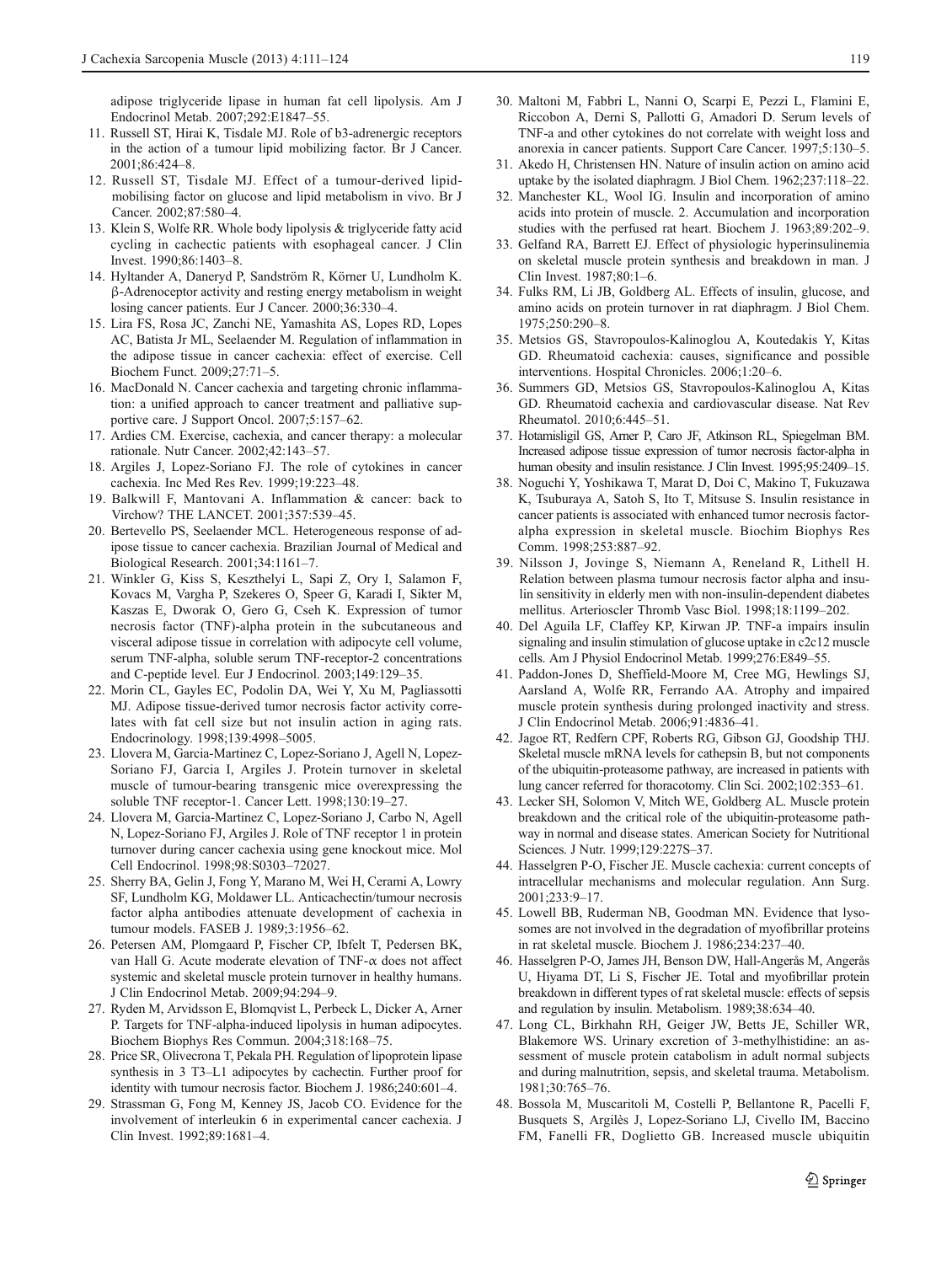<span id="page-9-0"></span>mRNA levels in gastric cancer patients. Am J Physiol Regul Integr Comp Physiol. 2001;280:R1518–23.

- 49. Williamson D, Gallagher P, Harber M, Hollon C, Trappe S. Mitogen-activated protein kinase (MAPK) pathway activation: effects of age and acute exercise on human skeletal muscle. J Physiol. 2003;547:977–87.
- 50. Tisdale MJ. The ubiquitin–proteasome pathway as a therapeutic target for muscle wasting. J Support Oncol. 2004;3:209–17.
- 51. Lecker SH, Solomon V, Price SR, Tae KY, Mitch WE, Goldberg AL. Ubiquitin conjugation by the N-end rule pathway and mRNAs for its components increase in muscles of diabetic rats. J Clin Invest. 1999;104:1411–20.
- 52. Khal J, Wyke SM, Russell ST, Hine AV, Tisdale MJ. Expression of the ubiquitin–proteasome pathway and muscle loss in experimental cancer cachexia. Br J Cancer. 2005;93:774–80.
- 53. Kwak KS, Zhou X, Solomon V, Baracos VE, Davis J, Bannon AW, Boyle WJ, Lacey DL, Han HQ. Regulation of protein catabolism by muscle-specific and cytokine-inducible ubiquitin ligase E3alpha-II during cancer cachexia. Cancer Res. 2004;64:8193–8.
- 54. Li P, Lecker SH, Chen Y, Waddell ID, Goldberg AL, Reid MB. TNF-alpha increases ubiquitin-conjugation activity in skeletal muscle by up-regulating UbcH2-E220k. FASEB J. 2003;17:1048–57.
- 55. Li P, Reid MB. NF-kB mediates the protein loss induced by TNFalpha in differentiated skeletal muscle myotubes. Am J Physiol Regul Integr Comp Physiol. 2000;279:R1165–70.
- 56. Mantovani A, Madeddu C, Maccio A. Cancer-related anorexia cachexia syndrome and oxidative stress: an innovative approach beyond current treatment. Cancer Epidemiol Biomarkers Prev. 2004;13:1651–9.
- 57. Reuter S, Gupta SC, Chaturvedi MM, Aggarwal BB. Oxidative stress, inflammation, and cancer: how are they linked? Free Radic Biol Med. 2010;49:1603–16.
- 58. Barreiro E, de la Puente B, Busquets S, Lopez-Soriano FJ, Gea J, Argiles JM. Both oxidative and nitrosative stress are associated with muscle wasting in tumour-bearing rats. FEBS Lett. 2005;579:1646–52.
- 59. Gomes-Marcondes MCC, Tisdale MJ. Induction of protein catabolism and the ubiquitin-proteasome pathway by mild oxidative stress. Cancer Lett. 2002;180:69–74.
- 60. Busquets S, Almendro V, Barreiro E, Figueras M, Argilés JM, López-Soriano FJ. Activation of UCPs gene expression in skeletal muscle can be independent on both circulating fatty acids and food intake: Involvement of ROS in a model of mouse cancer cachexia. FEBS Lett. 2005;579:717–22.
- 61. Buck M, Chojkier M. Muscle wasting and dedifferentiation induced by oxidative stress in a murine model of cachexia is prevented by inhibitors of nitric oxide synthesis and antioxidants. EMBO. 1996;15:1753–65.
- 62. Gordon JN, Trebble TM, Ellis RD, Duncan HD, Johns T, Goggin PM. Thalidomide in the treatment of cancer cachexia: a randomised placebo controlled trial. Gut. 2005;54:540–5.
- 63. Goldberg RM, Loprinzi CL, Mailliard JA, O'Fallon JR, Krook JE, Ghosh C, Herstorff RD, Chong SF, Reuter NF. Pentoxifylline for treatment of cancer anorexia and cachexia? A randomized, doubleblind, placebo-controlled trial. J Clin Oncol. 1995;13:2856–9.
- 64. Marcora SM, Chester KR, Mittal G, Lemmey AB, Maddison PJ. Randomized phase 2 trial of anti-tumor necrosis factor therapy for cachexia in patients with early rheumatoid arthritis. Am J Clin Nutr. 2006;84:1463–72.
- 65. Metsios GS, Stavropoulos-Kalinoglou A, Douglas KMJ, Koutedakis Y, Nevill AM, Panoulas VF, Kita M, Kitas GD. Blockade of tumour necrosis factor- $\alpha$  in rheumatoid arthritis: effects on components of rheumatoid cachexia. Rheumatology. 2007;46:1824–7.
- 66. Barber MD, Ross JA, Voss AC, Tisdale MJ, Fearon KC. The effect of oral nutritional supplement enriched with fish oil on

weight loss in patients with pancreatic cancer. Br J Cancer. 1999;81:80–6.

- 67. Fearon KC, Barber MD, Moses AG, Ahmedzai SH, Taylor GS, Tisdale MJ, Murray GD. Double-blind, placebo-controlled, randomized study of eicosapentaenoic acid diester in patients with cancer cachexia. J Clin Oncol. 2006;24:3401–7.
- 68. Knols R, Aaronson NK, Uebelhart D, Fransen J, Aufdemkampe G. Physical exercise in cancer patients during and after medical treatment: a systematic review of randomized and controlled clinical trials. J Clin Oncol. 2005;23:3830–42.
- 69. Schneider CM, Hsieh CC, Sprod LK, Carter SD, Hayward R. Cancer treatment-induced alterations in muscular fitness and quality of life: the role of exercise training. Ann Oncol. 2007;18:1957–62.
- 70. Petersen AM, Pedersen BK. The anti-inflammatory effect of exercise. J Appl Physiol. 2005;98:1154–62.
- 71. de Lima C, Alves LE, Iagher F, Machado AF, Bonatto SJ, Kuczera D, de Souza CF, Pequito DC, Muritiba AL, Nunes EA, Fernandes LC. Anaerobic exercise reduces tumor growth, cancer cachexia and increases macrophage and lymphocyte response in Walker 256 tumor-bearing rats. Eur J Appl Physiol. 2008;104:957–64.
- 72. Lira FS, Rosa JC, Yamashita AS, Koyama CH, Batista Jr ML, Seelaender M. Endurance training induces depot-specific changes in IL-10/TNF-alpha ratio in rat adipose tissue. Cytokine. 2009;45:80–5.
- 73. Keller C, Keller P, Giralt M, Hidalgo J, Pedersen BK. Exercise normalises overexpression of TNF-alpha in knockout mice. Biochem Biophys Res Commun. 2004;321:179–82.
- 74. Starkie R, Ostrowski SR, Jauffred S, Febbraio MA, Klarlund B. Exercise and IL-6 infusion inhibit endotoxin-induced TNF-alpha production in humans. FASEB J. 2003;17:884–6.
- 75. Pedersen BK, Hoffman-Goetz L. Exercise and the immune system: regulation, integration, and adaptation. Physiol Rev. 2000;80:1056–73.
- 76. Koch AJ. Immune response to exercise. Brazilian Journal of Boimorticity. 2010;4:92–103.
- 77. Ostrowski K, Rhode T, Asp S, Schjerling P, Pedersen BK. Proand anti-inflammatory cytokine balance in strenuous exercise in humans. J Physiol. 1999;51:287–91.
- 78. Steensberg A, Keller C, Starkie RL, Osada T, Febbraio MA, Pedersen BK. IL-6 and TNF-alpha expression in, and release from, contracting human skeletal muscle. Am J Physiol Endocrinol Metab. 2002;283:E1272–8.
- 79. Ostrowski K, Rhode T, Zacho M, Asp S, Pedersen BK. Evidence that interleukin–6 is produced in human skeletal muscle during prolonged running. J Physiol. 1998;508:949–53.
- 80. Leggate M, Nowell MA, Jones SA, Nimmo MA. The response of interleukin-6 and soluble interleukin-6 receptor isoforms following intermittent high intensity and continuous moderate intensity cycling. Cell Stress Chaperones. 2010;15:827–33.
- 81. Steensberg A, van Hall G, Osada T, Sacchetti M, Saltin B, Pedersen BK. Production of interleukin-6 in contracting human skeletal muscles can account for the exercise-induced increase in plasma interleukin-6. J Physiol. 2000;529(1):237–42.
- 82. Keller C, Steensberg A, Pilegaard H, Osada T, Saltin B, Pedersen BK, Neufer PD. Transcriptional activation of the IL-6 gene in human contracting skeletal muscle: influence of muscle glycogen content. FASEB J. 2001;15:2748–50.
- 83. Febbraio MA, Pedersen BK. Muscle-derived interleukin-6 mechanisms for activation and possible biological roles. FASEB J. 2002;16:1335–47.
- 84. Pedersen BK, Steensberg A, Schjerling P. Muscle-derived interleukin-6; possible biological effects. J Physiol. 2001;536 (2):329–37.
- 85. Helmark IC, Mikkelsen UR, Borglum J, Rothe A, Petersen MC, Andersen O, Langberg H, Kjaer M. Exercise increases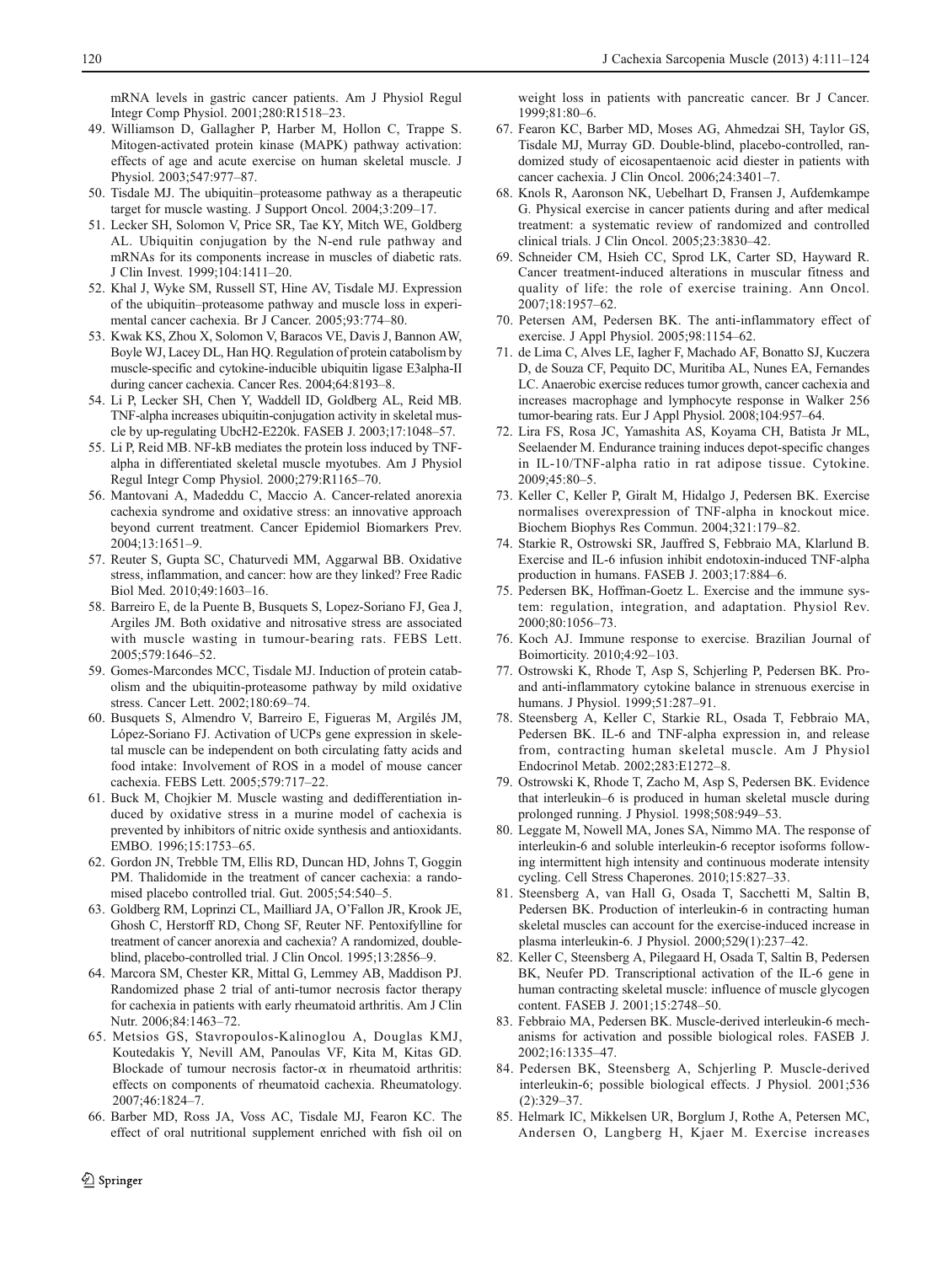<span id="page-10-0"></span>interleukin-10 levels both intraarticularly and peri-synovially in patients with knee osteoarthritis: a randomized controlled trial. Arthritis Res Ther. 2010;12:R126.

- 86. Steensberg A, Fischer CP, Keller C, Moller K, Pedersen BK. IL-6 enhances plasma IL-1ra, IL-10, and cortisol in humans. Am J Physiol Endocrinol Metab. 2003;285:E433–7.
- 87. Jonsdottir IH, Schjerling P, Ostrowski K, Asp S, Richter EA, Pedersen BK. Muscle contractions induce interleukin-6 mRNA production in rat skeletal muscles. Journal of Physiology. 2000;528:157–63.
- 88. Steensberg A, Febbraio MA, Osada T, Schjerling P, Van Hall G, Saltin B, Pedersen BK. Interleukin-6 production in contracting human skeletal muscle is influenced by pre-exercise muscle glycogen content. J Physiol. 2001;537(1):633–9.
- 89. Keller P, Keller C, Carey AL, Jauffred S, Fischer CP, Steensberg A, Pedersen BK. Interleukin-6 production by contracting human skeletal muscle: autocrine regulation by IL-6. Biochem Biophys Res Commun. 2003;310:550–4.
- 90. Rohde T, MacLean DA, Richter EA, Kiens B, Pedersen BK. Prolonged submaximal eccentric exercise is associated with increased levels of plasma IL-6. Am J Physiol Endocrinol Metab. 1997;273:E85–91.
- 91. Peake J, Nosaka K, Suzuki K. Characterization of inflammatory responses to eccentric exercise in humans. Exerc Immunol Rev. 2005;11:64–85.
- 92. Fischer CP, Hiscock NJ, Penkowa M, Basu S, Vessby B, Kallner A, Sjoberg LB, Pedersen BK. Supplementation with vitamins C and E inhibits the release of interleukin-6 from contracting human skeletal muscle. J Physiol. 2004;558:633–45.
- 93. Pedersen M, Steensberg A, Keller C, Osada T, Zacho M, Saltin B, Febbraio MA, Pedersen BK. Does the aging skeletal muscle maintain its endocrine function? Exerc Immunol Rev. 2004;10:42–55.
- 94. Moldoveanu AI, Shephard RJ, Shek PN. Exercise elevates plasma levels but not gene expression of IL-1β, IL-6, and TNF- $\alpha$  in blood mononuclear cells. J Appl Physiol. 2000;89:1499–504.
- 95. Ullum H, Haahr PM, Diamant M, Palmo J, Halkjaer-Kristensen J, Pedersen BK. Bicycle exercise enhances plasma IL-6 but does not change IL-1 alpha, IL-1 beta, IL-6, or TNF-alpha pre-mRNA in BMNC. J Appl Physiol. 1994;77:93–7.
- 96. Nehlsen-Cannarella SL, Fagoaga OR, Nieman DC, Henson DA, Butterworth DE, Schmitt RL, Bailey EM, Warren BJ, Utter A, Davis JM. Carbohydrate and the cytokine response to 2.5 h of running. J Appl Physiol. 1997;82:1662–7.
- 97. Starkie RL, Angus DJ, Rolland J, Hargreaves M, Febbraio MA. Effect of prolonged, submaximal exercise and carbohydrate ingestion on monocyte intracellular cytokine production in humans. J Physiol. 2000;528:647–55.
- 98. Starkie RL, Rolland J, Angus DJ, Anderson MJ, Febbraio MA. Circulating monocytes are not the source of elevations in plasma IL-6 and TNF- $\alpha$  levels after prolonged running. American Journal of Physiology - Cell Physiology. 2001;280:C769–74.
- 99. Schindler R, Mancilla J, Endres S, Ghorbani R, Clark SC, Dinarello CA. Correlations and Interactions in the production of interleukin-6 (IL-6), IL-1, and tumor necrosis factor (TNF) in human blood mononuclear cells: IL-6 suppresses IL-1 and TNF. Blood. 1990;75:40–7.
- 100. Matthys P, Mitera T, Heremans H, van Damme J, Billiau A. Antigamma interferon and anti interleukin-6 antibodies affect staphylococcal enterotoxin B-induced weight loss, hypoglycemia, and cytokine release in D-galactosamine-sensitized and unsensitized mice. Infect Immun. 1995;63:1158–64.
- 101. Mizuhara H, O'Neil E, Seki N, Ogawa T, Kusunoki C, Otsuka K, Satoh S, Niwa M, Senoh H, Fujiwara H. T cell activation-associated hepatic injury: mediation by tumor necrosis factors and protection by interleukin 6. J Exp Med. 1994;179:1529–37.
- 102. Opal SM. Anti-inflammatory cytokines. Chest. 2000;117:1162–72.
- 103. Opal SM, Wherry JC, Grint P. Interleukin-10: potential benefits and possible risks in clinical infectious diseases. Clin Infect Dis. 1998;27:1497–507.
- 104. Pretolani M. Interleukin-10: an anti-inflammatory cytokine with therapeutic potential. Clin Exp Allergy. 1999;29:1164–71.
- 105. Bogdan C, Paik J, Yoram V, Carl N. Contrasting mechanisms for suppression of macrophage cytokine release by transforming growth factor-beta and interleukin-10. THEJ OURNALO F BIOLOGICACLH EMISTRY. 1992;267:23301–8.
- 106. Dinarello CA. The role of the interleukin-1–receptor antagonist in blocking inflammation mediated by interleukin-1. N Engl J Med. 2000;343:732–4.
- 107. Svenson M, Hansen MB, Heegaard P, Abell K, Bendtzen K. Specific binding of interleukin 1 (IL-1)β and IL-1 receptor antagonist (IL-1ra) to human serum. High-affinity binding of IL-1ra to soluble IL-1 receptor type I. Cytokine. 1993;5:427–35.
- 108. Van Zee KJ, Kohno T, Fischer E, Rock CS, Moldawer LL, Lowry SF. Tumor necrosis factor soluble receptors circulate during experimental and clinical inflammation and can protect against excessive tumor necrosis factor alpha in vitro and in vivo. Proc Natl Acad Sci. 1992;89:4845–9.
- 109. Mathur N, Pedersen BK. Exercise as a mean to control lowgrade systemic inflammation. Mediators Inflamm. 2008; 2008:109502.
- 110. Plomgaard P, Fischer CP, Ibfelt T, Pedersen BK, van Hall G. Tumor necrosis factor-alpha modulates human in vivo lipolysis. J Clin Endocrinol Metab. 2008;93:543–9.
- 111. Kaur K, Sharma AK, Dhingra S, Singal PK. Interplay of TNFalpha and IL-10 in regulating oxidative stress in isolated adult cardiac myocytes. J Mol Cell Cardiol. 2006;41:1023–30.
- 112. Leonidou L, Mouzaki A, Michalaki M, DeLastic AL, Kyriazopoulou V, Bassaris HP, Gogos CA. Cytokine production and hospital mortality in patients with sepsis-induced stress hyperglycemia. J Infect. 2007;55:340–6.
- 113. Nara M, Kanda T, Tsukui S, Inukai T, Younosuke S, Inoue S, Kobayashi I. Running exercise increases tumor necrosis factor-α secreting from mesenteric fat in insulin-resistant rats. Life Sci. 1999;65:237–44.
- 114. Ji LL. Antioxidants and oxidative stress in exercise. PSEBM. 1999;222:283–92.
- 115. Lawler JM, Powers SK, Visser T, Van Dijk H, Kordus MJ, Ji LL. Acute exercise and skeletal muscle antioxidant and metabolic enzymes: effects of fiber type and age. Am J Physiol. 1994;265: R1344–50.
- 116. Powers SK, Criswell D, Lawler JM, Martin AD, Herb RA, Dudley G. Influence of exercise and fiber type on antioxidant enzyme activity in rat skeletal muscle. Am J Physiol. 1994;266: R375–80.
- 117. Berzosa C, Cebrian I, Fuentes-Broto L, Gomez-Trullen E, Piedrafita E, Martinez-Ballarin E, Lopez-Pingarron L, Reiter RJ, Garcia JJ. Acute exercise increases plasma total antioxidant status and antioxidant enzyme activities in untrained men. J Biomed Biotechnol. 2011;2011:540458.
- 118. Lambertucci RH, Levada-Pires AC, Rossoni LV, Curi R, Pithon-Curi TC. Effects of aerobic exercise training on antioxidant enzyme activities and mRNA levels in soleus muscle from young and aged rats. Mech Ageing Dev. 2007;128:267–75.
- 119. Miyazaki H, Oh-ishi S, Ookawara T, Kizaki T, Toshinai K, Ha S, Haga S, Ji LL, Ohno H. Strenuous endurance training in humans reduces oxidative stress following exhausting exercise. Eur J Appl Physiol. 2001;84:1–6.
- 120. Ji LL, Stratman FW, Lardy HA. Antioxidant enzyme systems in rat liver and skeletal muscle \*1: influences of selenium deficiency, chronic training, and acute exercise. Arch Biochem Biophysics. 1988;263:150–60.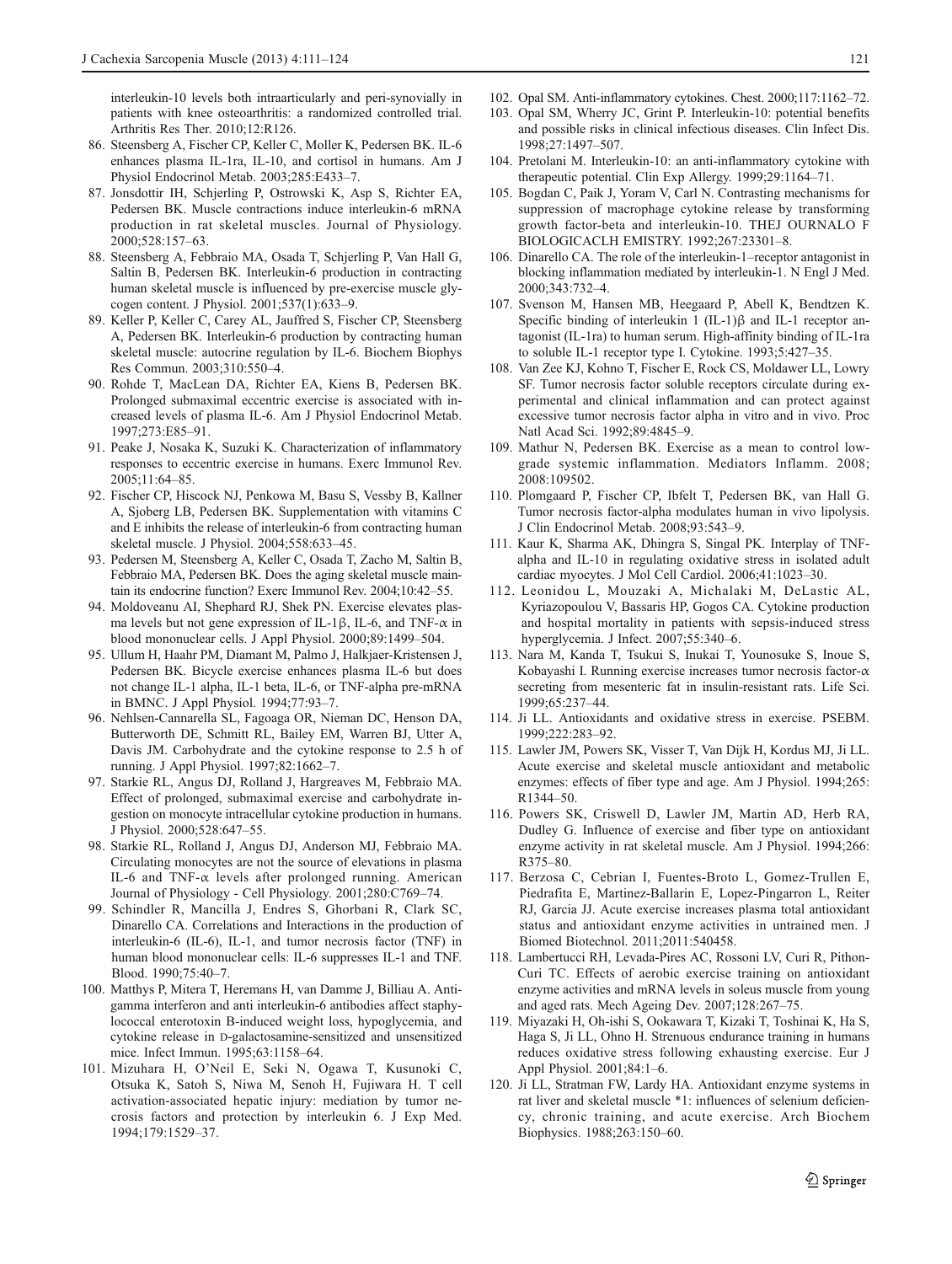- <span id="page-11-0"></span>121. Duncan K., Harris S., and Ardies C.M. Running exercise may reduce risk for lung and liver cancer by inducing activity of antioxidant and phase II enzymes. Cancer Letters. 1997;116.
- 122. Oh-ishi S, Kizaki T, Ookawara T, Sakurai T, Izawa T, Nagata N, Ohno H. Endurance training improves the resistance of rat diaphragm to exercise-induced oxidative stress. AMJ RESPIR CRIT CARE MED. 1997;156:1579–85.
- 123. Vincent HK, Powers SK, Stewart DJ, Demirel HA, Shanely AR, Naito H. Short-term exercise training improves diaphragm antioxidant capacity and endurance. Eur J Appl Physiol. 2000;81:67–74.
- 124. Powers SK, Jackson MJ. Exercise-induced oxidative stress: cellular mechanisms and impact on muscle force production. Physiol Rev. 2008;88:1243–76.
- 125. Leeuwenburgh C, Hollander J, Leichtweis S, Griffiths M, Gore M, Ji LL. Adaptations of glutathione antioxidant system to endurance training are tissue and muscle fiber specific. Am J Physiol Regul Integr Comp Physiol. 1997;272:R363–9.
- 126. Ohkuwa T, Sato Y, Naoi M. Glutathione status and reactive oxygen generation in tissues of young and old exercised rats. Acta Physiologica Scandinavica. 1997;159:237–44.
- 127. Sen CK, Marin E, Kretzschmar M, Hanninen O. Skeletal muscle and liver glutathione homeostasis in response to training, exercise, and immobilization. J Appl Physiol. 1992;73:1265–72.
- 128. Kretzschmar M, Müller D. Aging, training and exercise. A review of effects on plasma glutathione and lipid peroxides. Sports Medicine (Auckland, NZ). 1993;15:196–209.
- 129. Packer L, Witt EH, Tritschler HJ. Alpha-lipoic acid as a biological antioxidant. Free Radic Biol Med. 1995;19:227–50.
- 130. Barañano DE, Rao M, Ferris CD, Snyder SH. Biliverdin reductase: a major physiologic cytoprotectant. Proc Natl Acad Sci. 2002;99:16093–8.
- 131. Stocker R, Glazer AN, Ames BN. Antioxidant activity of albumin-bound bilirubin. Proc Natl Acad Sci. 1987;84:5918–22.
- 132. Neuzil J, Stocker R. Bilirubin attenuates radical-mediated damage to serum albumin. FEBS Lett. 1993;331:281–4.
- 133. Khanna S, Atalay M, Lodge JK, Laaksonen DE, Roy S, Hanninen O, Packer L, Sen CK. Skeletal muscle and liver lipoyllysine content in response to exercise, training and dietary  $\alpha$ lipoic acid supplementation. IUBMB Life. 1998;46:297–306.
- 134. Fallon KE, Sivyer G, Sivyer K, Dare A. The biochemistry of runners in a 1600 km ultramarathon. British Journal of Sports Medicine. 1999;33:264–9.
- 135. Chevion S, Moran DS, Heled Y, Shani Y, Regev G, Abbou B, Berenshtein E, Stadtman ER, Epstein Y. Plasma antioxidant status and cell injury after severe physical exercise. Proc Natl Acad Sci. 2003;100:5119–23.
- 136. Baracos VE. Regulation of skeletal-muscle–protein turnover in cancer-associated cachexia. Nutrition. 2000;16:1015–8.
- 137. Copeland GP, Leinster SJ, Daviis JC, Hipkin LJ. Insulin resistance in patients with colorectal cancer. Br J Surg. 1987;74:1031–5.
- 138. Wright DW, Hansen RI, Mondon CE, Reaven GM. Sucroseinduced insulin resistance in the rat modulation by exercise and diet. Am J Clin Nutr. 1983;38:879–83.
- 139. Henriksen EJ. Invited review: effects of acute exercise and exercise training on insulin resistance. J Appl Physiol. 2002; 93:788–96.
- 140. Segerstrom AB, Glans F, Eriksson KF, Holmback AM, Groop L, Thorsson O, Wollmer P. Impact of exercise intensity and duration on insulin sensitivity in women with T2D. Eur J Intern Med. 2010;21:404–8.
- 141. Nassis GP, Papantakou K, Skenderi K, Triandafillopoulou M, Kavouras SA, Yannakoulia M, Chrousos GP, Sidossis LS. Aerobic exercise training improves insulin sensitivity without changes in body weight, body fat, adiponectin, and inflammatory markers in overweight and obese girls. Metabolism. 2005;54:1472–9.
- 142. Poehlman ET, Dvorak RV, DeNino WF, Brochu M, Ades PA. Effects of resistance training and endurance training on insulin sensitivity in nonobese, young women: a controlled randomized trial. J Clin Endocrinol Metab. 2000;85:2463–8.
- 143. Ren J, Semenkovich CF, Gulve EA, Gao J, Holloszy JO. Exercise induces rapid increases in GLUT4 expression, glucose transport capacity, and insulin-stimulated glycogen storage in muscle. J Biol Chem. 1994;269:14396–401.
- 144. Ivy JL. Muscle insulin resistance amended with exercise training: role of GLUT4 expression. MEDICINE & SCIENCE IN SPORTS & EXERCISE. 2004;36:1207–11.
- 145. Kraniou GN, Cameron-Smith D, Hargreaves M. Acute exercise and GLUT4 expression in human skeletal muscle: influence of exercise intensity. J Appl Physiol. 2006;101:934–7.
- 146. Kurth-Kraczek EJ, Hirshman MF, Goodyear LJ, Winder WW. 5′ AMP-activated protein kinase activation causes GLUT4 translocation in skeletal muscle. Diabetes. 1999;48:1–5.
- 147. Kennedy JW, Hirshman MF, Gervino EV, Ocel JV. R. Armour Forse, Hoenig S.J., Aronson D., Goodyear L.J., and Horton E.S. Acute exercise induces GLUT4 translocation in skeletal muscle of normal human subjects and subjects with type 2 diabetes. Diabetes. 1999;48:1–6.
- 148. Throell A, Hirshman MF, Nygren J, Jorfeldt L, Wojtaszewski JFP, Dufresne SD, Horton ES, Ljungqvist O, Goodyear LJ. Exercise and insulin cause GLUT-4 translocation in human skeletal muscle. Am J Physiol Endocrinol Metab. 1999;277: E733–41.
- 149. Dohm GL. Invited review: r egulation of skeletal muscle GLUT-4 expression by exercise. J Appl Physiol. 2002;93:782–7.
- 150. Yaspelkis 3rd BB, Castle AL, Farrar RP, Ivy JL. Contraction-induced intracellular signals and their relationship to muscle GLUT-4 concentration. Am J Physiol Endo. 1997;272:E118–W125.
- 151. Ren JM, Semenkovich CF, Holloszy JO. Adaptation of muscle to creatine depletion: effect on GLUT-4 glucose transporter expression. Am J Physiol Cell Physiol. 1993;264:C146–50.
- 152. Winder WW, Hardie DG. AMP-activated protein kinase, a metabolic master switch possible roles in type 2 diabetes. Am J Physiol Endocrinol Metab. 1999;277:E1–10.
- 153. Holmes BF, Kurth-Kraczek EJ, Winder WW. Chronic activation of 5′-AMP-activated protein kinase increases GLUT-4, hexokinase, and glycogen in muscle. J Appl Physiol. 1999;87:1990–5.
- 154. Ojuka EO, Nolte LA, Holloszy JO. Increased expression of GLUT-4 and hexokinase in rat epitrochlearis muscles exposed to AICAR in vitro. J Appl Physiol. 2000;88:1072–5.
- 155. Black BL, Olson EN. Transcriptional control of muscle development by myocyte enhancer factor-2 (MEF2) proteins. Annu Rev Cell Dev Biol. 1998;14:167–96.
- 156. Liu M, Olson AL, Edgington NP, Moye-Rowley W, Pessin JE. Myocyte enhancer factor 2 (MEF2) binding site is essential for C2C12 myotube-specific expression of the rat GLUT4 muscle-adipose facilitative glucose transporter. J Biol Chem. 1994;269:28514–21.
- 157. Thai MV, Guruswamy S, Cao KT, Pessin JE, Olson AL. Myocyte enhancer factor 2 (MEF2)-binding site is required for GLUT4 gene expression in transgenic mice. J Biol Chem. 1998; 273:14285–92.
- 158. McGee SL, Hargreaves M. Exercise and myocyte enhancer factor 2 regulation in human skeletal muscle. Diabetes. 2004;53:1208–14.
- 159. Wu H, Naya FJ, McKinsey TA, Mercer B, Shelton J, Chin ER, Simard AR, Michel RN, Bassel-Duby R, Olson EN, Williams RS. MEF2 responds to multiple calcium-regulated signals in the control of skeletal muscle fiber type. EMBO. 2000;19:1963–73.
- 160. McKinsey TA, Zhang CL, Olson EN. Activation of the myocyte enhancer factor-2 transcription factor by calcium/calmodulin-dependent protein kinase-stimulated binding of 14-3-3 to histone deacetylase 5. Proc Natl Acad Sci USA. 2000;97:14400–5.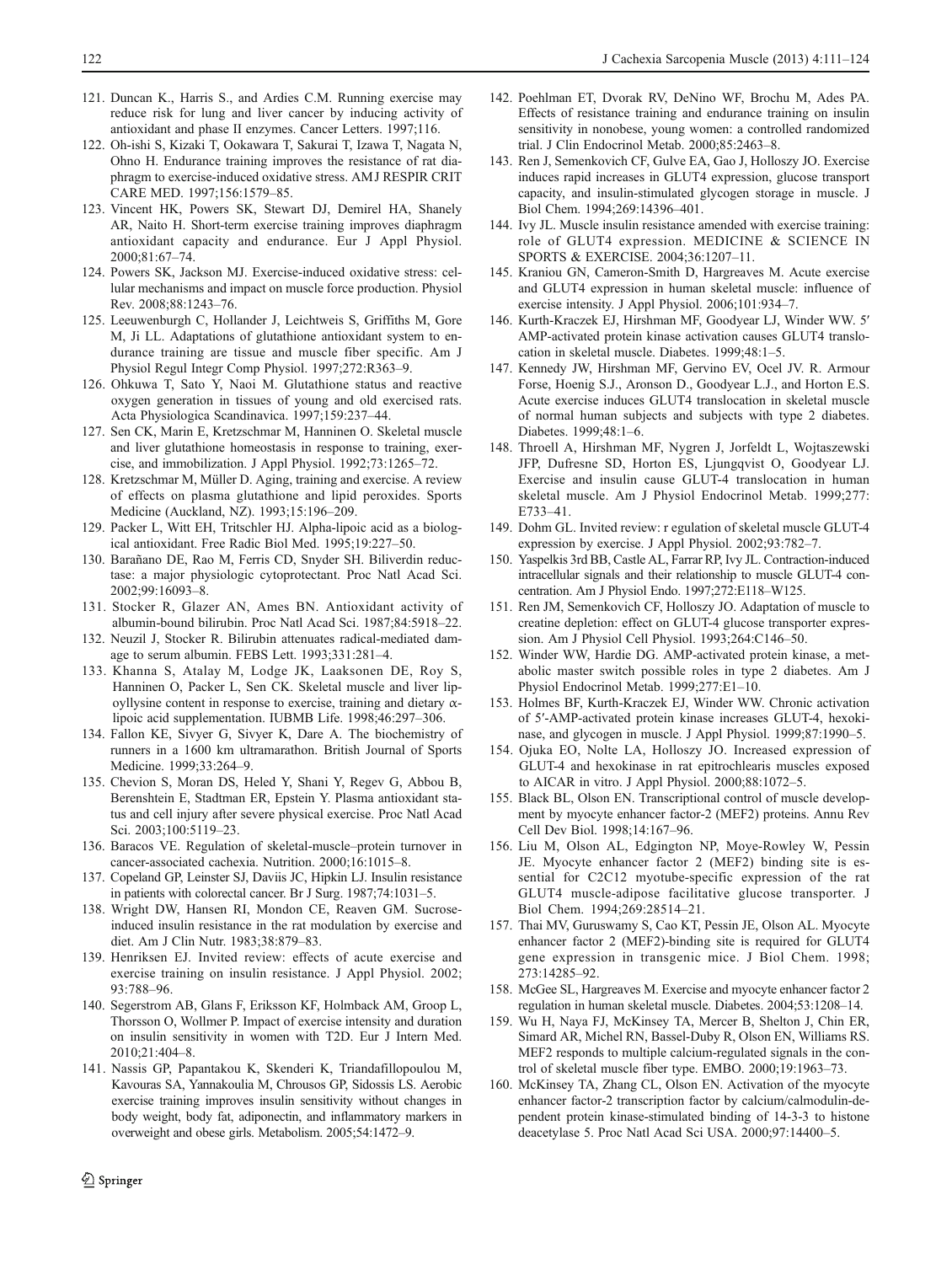- <span id="page-12-0"></span>161. Hasten DL, Pak-Loduca J, Obert KA, Yarasheski KE. Resistance exercise acutely increases MHC and mixed muscle protein synthesis rates in 78–84 and 23–32 yr olds. American Journal of Physiology - Endocrinology And Metabolism. 2000;278:E620–6.
- 162. Balagopal P, Schimke JC, Ades P, Adey D, Nair KS. Age effect on transcript levels and synthesis rate of muscle MHC and response to resistance exercise. American Journal of Physiology - Endocrinology And Metabolism. 2001;280:E203–8.
- 163. Wilkinson SB, Phillips SM, Atherton PJ, Patel R, Yarasheski KE, Tarnopolsky MA, Rennie MJ. Differential effects of resistance and endurance exercise in the fed state on signalling molecule phosphorylation and protein synthesis in human muscle. J Physiol. 2008;586:3701–17.
- 164. Rennie MJ, Edwards RH, Krywawych S, Davies CT, Halliday D, Waterlow JC, Millward DJ. Effect of exercise on protein turnover in man. Clin Sci. 1981;61:627–39.
- 165. Rennie MJ, Edwards RH, Davies CT, Krywawych S, Halliday D, Waterlow JC, Millward DJ. Protein and amino acid turnover during and after exercise. Biochem Soc Trans. 1980;8:499–501.
- 166. Miller BF, Olesen JL, Hansen M, Dossing S, Crameri RM, Welling RJ, Langberg H, Flyvbjerg A, Kjaer M, Babraj JA, Smith K, Rennie MJ. Coordinated collagen and muscle protein synthesis in human patella tendon and quadriceps muscle after exercise. J Physiol. 2005;567:1021–33.
- 167. Biolo G, Maggi SP, Williams BD, Tipton KD, Wolfe RR. Increased rates of muscle protein turnover and amino acid transport after resistance exercise in humans. Am J Physiol. 1995;268: E514–20.
- 168. Kubica N, Bolster DR, Farrell PA, Kimball SR, Jefferson LS. Resistance exercise increases muscle protein synthesis and translation of eukaryotic initiation factor 2Bepsilon mRNA in a mammalian target of rapamycin-dependent manner. J Biol Chem. 2005;280:7570–80.
- 169. Dreyer HC, Fujita S, Cadenas JG, Chinkes DL, Volpi E, Rasmussen BB. Resistance exercise increases AMPK activity and reduces 4E-BP1 phosphorylation and protein synthesis in human skeletal muscle. J Physiol. 2006;576:613–24.
- 170. Chesley A, MacDougall JD, Tarnopolsky MA, Atkinson SA, Smith K. Changes in human muscle protein synthesis after resistance exercise. J Appl Physiol. 1991;73:1383–8.
- 171. Phillips SM, Tipton KD, Asle A, Wolf SE, Wolfe RR. Mixed muscle protein synthesis and breakdown after resistance exercise in humans. Am J Physiol. 1997;273:E99–107.
- 172. Adams GR, Haddad F. The relationships among IGF-1, DNA content, and protein accumulation during skeletal muscle hypertrophy. J Appl Physiol. 1996;81:2509–16.
- 173. Adams GR, McCue SA. Localized infusion of IGF-I results in skeletal muscle hypertrophy in rats. J Appl Physiol. 1998;84:1716–22.
- 174. Coleman ME, DeMayo F, Yin KC, Lee HM, Geskel R, Montgomeryl C, Schwartz R. Myogenic vector expression of insulin-like growth factor I stimulates muscle cell differentiation and myofiber hypertrophy in transgenic mice. J Biol Chem. 1995;270:12109–16.
- 175. Goldspink DF, Garlick PJ, McNurlan MA. Protein turnover measured in vivo and in vitro in muscles undergoing compensatory growth and subsequent denervation atrophy. Biochem J. 1983;210:89–98.
- 176. Bamman MM, Shipp JR, Jiang J, Gower BA, Hunter GR, Goodman A, McLafferty CL, Urban RJ. Mechanical load increases muscle IGF-I and androgen receptor mRNA concentrations in humans. Am J Physiol Endocrinol Metab. 2001;280: E383–90.
- 177. Borst SE, De Hoyos DV, Garzarella L, Vincent K, Pollock BH, Lowenthal DT, Pollock ML. Effects of resistance training on

insulin-like growth factor-I and IGF binding proteins. Med Sci Sports Exerc. 2000;33:648–53.

- 178. Stitt TN, Drujan D, Clarke BA, Panaro F, Timofeyva Y, Kline WO, Gonzalez M, Yancopoulos GD, Glass DJ. The IGF-1/PI3K/ Akt pathway prevents expression of muscle atrophy-induced ubiquitin ligases by inhibiting FOXO transcription factors. Molecular Cell. 2004;14:395–403.
- 179. Cantley LC. The phosphoinositide 3-kinase pathway. Science. 2002;296:1655–7.
- 180. Datta SR, Brunet A, Greenberg ME. Cellular survival a play in three Akts. Genes Dev. 1999;13:2905–27.
- 181. Lawlor MA, Rotwein P. Insulin-like growth factor-mediated muscle cell survival central roles for Akt and cyclin-dependent kinase inhibitor p21. Molecular and Cell Biology. 2000;20:8983–95.
- 182. Vivanco I, Sawyers CL. The phosphatidylinositol 3-kinase AKT pathway in human cancer. Nat Rev Cancer. 2002;2:489–501.
- 183. Edinger AL, Thompson CB. Akt maintains cell size and survival by increasing mTOR-dependent nutrient uptake. Mol Biol Cell. 2002;13:2276–88.
- 184. Bodine SC, Stitt TN, Gonzalez M, Kline WO, Stover GL, Bauerlein R, Zlotchenko E, Scrimgeourt A, Lawrencet JC, Glass DJ, Yancopoulos GD. Akt-mTOR pathway is a crucial regulator of skeletal muscle hypertrophy and can prevent muscle atrophy in vivo. NATURE CELL BIOLOGY. 2001;3:1014–9.
- 185. Nave BT, Ouwens MD, Withers DJ, Alessi DR, Shephard PR. Mammalian target of rapamycin is a direct target for protein kinase B identification of a convergence point for opposing effects of insulin and amino-acid deficiency on protein translation. Biochem J. 1999;344:427–31.
- 186. Scott PH, Lawrence JC. Attenuation of mammalian target of rapamycin activity by increased cAMP in 3 T3-L1 adipocytes. J Biol Chem. 1998;273:34496–501.
- 187. Dreyer HC, Drummond MJ, Pennings B, Fujita S, Glynn EL, Chinkes DL, Dhanani S, Volpi E, Rasmussen BB. Leucineenriched essential amino acid and carbohydrate ingestion following resistance exercise enhances mTOR signaling and protein synthesis in human muscle. Am J Physiol Endocrinol Metab. 2008;294:E392–400.
- 188. Drummond MJ, Fry CS, Glynn EL, Dreyer HC, Dhanani S, Timmerman KL, Volpi E, Rasmussen BB. Rapamycin administration in humans blocks the contraction-induced increase in skeletal muscle protein synthesis. J Physiol. 2009; 587:1535–46.
- 189. Pallafacchina G, Calabria E, Serrano AL, Kalhovde JM, Schiaffino S. A protein kinase B-dependent and rapamycinsensitive pathway controls skeletal muscle growth but not fiber type specification. Proc Natl Acad Sci USA. 2002;99:9213–8.
- 190. Tsakiridis T, Tsiani E, Lekas P, Bergman A, Cherepanov V, Whiteside C, Downey GP. Insulin, insulin-like growth factor-I, and platelet-derived growth factor activate extracellular signalregulated kinase by distinct pathways in muscle cells. Biochem Biophys Res Commun. 2001;288:205–11.
- 191. Wojtaszewski JFP, Lynge J, Jakobsen AB, Goodyear LJ, Richter EA. Differential regulation of MAP kinase by contraction and insulin in skeletal muscle: metabolic implications. Am J Physiol Endocrinol Metab. 1999;277:E724–32.
- 192. Parkington JD, LeBrasseur NK, Siebert AP, Fielding RA. Contraction-mediated mTOR, p70S6k, and ERK1/2 phosphorylation in aged skeletal muscle. J Appl Physiol. 2004;97:243–8.
- 193. Ma L, Chen Z, Erdjument-Bromage H, Tempst P, Pandolfi PP. Phosphorylation and functional inactivation of TSC2 by Erk implications for tuberous sclerosis and cancer pathogenesis. Cell. 2005;121:179–93.
- 194. Eliasson J, Elfegoun T, Nilsson J, Kohnke R, Ekbolm B, Blomstrand E. Maximal lengthening contractions increase p70 S6 kinase phosphorylation in human skeletal muscle in the